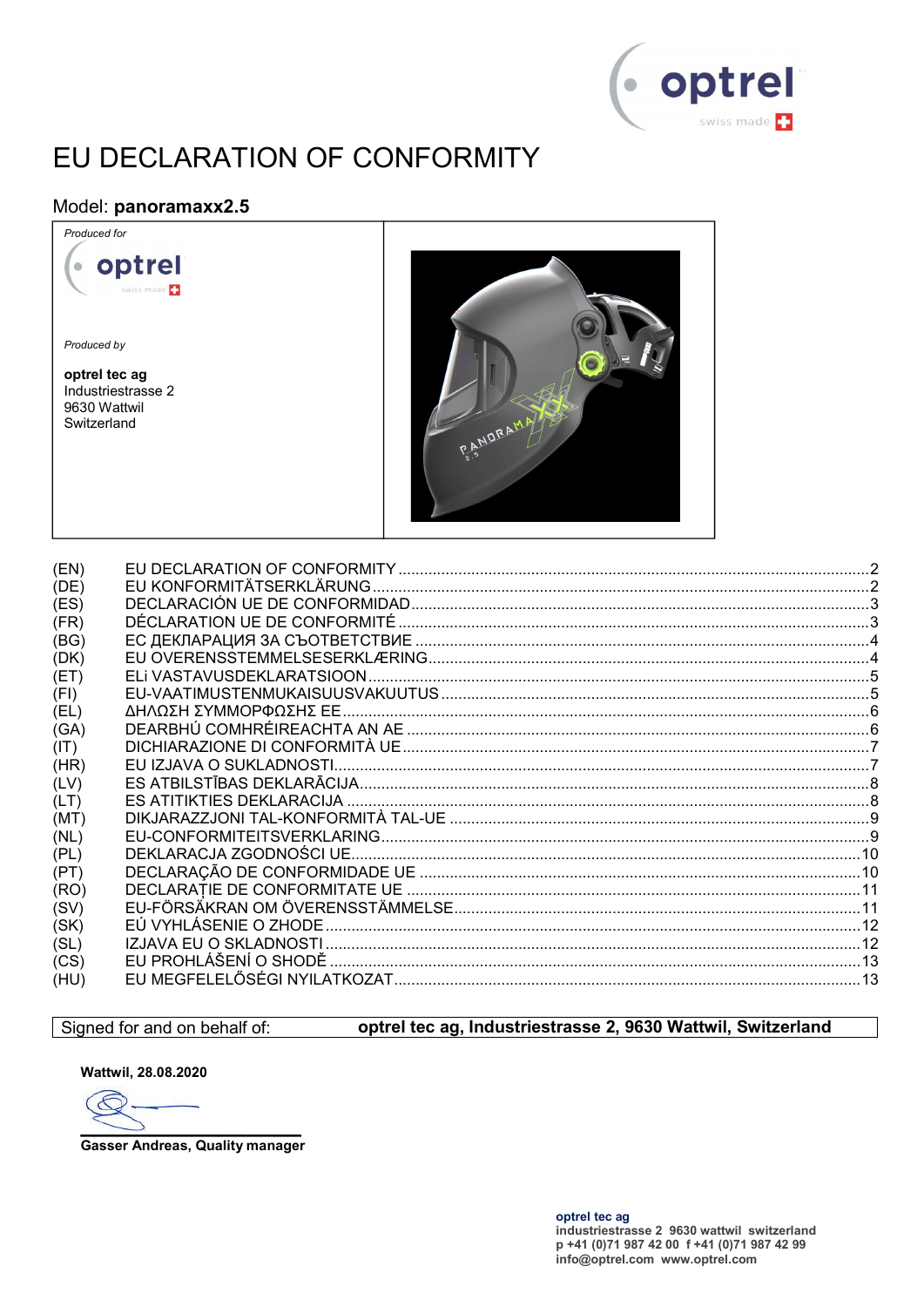

### (EN) EU DECLARATION OF CONFORMITY

- 1) PPE welding helmet model panoramaxx2.5
- 2) optrel tec ag, Industriestrasse 2, 9630 Wattwil, Switzerland
- 3) This declaration of conformity is issued under the sole responsibility of the manufacturer: optrel tec ag see point 2)
- 4) Object of the declaration: welding helmet model panoramaxx consisting of a face shield, AWF, cover plate, inner cover lens. As variants:
	- Shell varnished in different colors or unvarnished
	- $\triangleright$  equipped with optrel ISOFIT headgear<br>  $\triangleright$  equipped with standard headgear
	- equipped with spring adapter (FA1) for using with a hard hat
	- equipped with air connection for combination with a PAPR system
- 5) The object of the declaration described in point 4) is in conformity with the essential safety and health requirements according to Annex2 of the ppe regulation (EU) 2016/425 and the directive 2001/95/EC for General product Safety
- 6) Reference to the relevant harmonised standards used / EU type examination

| <b>Product type</b> | Model                                    | Certificate-N° | Test report-N°             | harmonised Standards used Markings / Class |                                                                 | <b>EU</b> type examination (Module B)<br>performed and certificate issued by |
|---------------------|------------------------------------------|----------------|----------------------------|--------------------------------------------|-----------------------------------------------------------------|------------------------------------------------------------------------------|
| Face shield         | panoramaxx                               | C2276.1OS      | 1068-ECS-17                | EN175:1997                                 | <b>OS175 B CE</b>                                               | <sup>a</sup> ECS - Germany                                                   |
| <b>AWF</b>          | panoramaxx                               | C2272.10S      | 1068-ECS-17                | EN379:2003 + A1:2009                       | 2.5 / 7-12 OS 1/1/1/2/379 CE<br>2.5 / 7<12 M2 OS 1/1/1/2/379 CE | <sup>a</sup> ECS - Germanv                                                   |
| Cover plate         | Cover plate<br>panoramaxx                | C2273.2OS      | 1068-ECS-17<br>1422-ECS-19 | EN166:2001                                 | <b>OS 1B CE</b>                                                 | <sup>a</sup> ECS - Germany                                                   |
| Inside cover lens   | Inside protection<br>plate<br>panoramaxx | C2274.1OS      | 1068-ECS-17                | EN166:2001                                 | IOS B CE                                                        | <sup>a</sup> ECS - Germany                                                   |

<sup>a</sup> ECS GmbH, Hüttfeldstrasse 50, 73430 Aalen, Germany, Notified body 1883

Signed for and on behalf of (signature see first page): **optrel tec ag, Industriestrasse 2, 9630 Wattwil, Switzerland** 

# (DE) EU KONFORMITÄTSERKLÄRUNG

- 1) PSA Schweisshelm Modell panoramaxx2.5
- 2) optrel tec ag, Industriestrasse 2, 9630 Wattwil, Switzerland
- 3) Die alleinige Verantwortung für die Ausstellung dieser Konformitätserklärung trägt der Hersteller: optrel tec ag – siehe Punkt 2)
- 4) Gegenstand der Erklärung: Schweisshelm Modell panoramaxx bestehend aus einer Helmschale, einem AWF, der Vorsatzscheibe und einer inneren Schutzscheibe. Als Varianten:
	- lackiert in verschiedenen Farben oder unlackiert ausgestattet mit dem optrel ISOFIT Kopfband
	-
	- ausgestattet mit dem Standard-Kopfband ausgestattet mit dem Federadapter (FA1) für Kombination mit einem Bauhelm
	- ausgestattet mit Luftanschluss für die Kombination mit einem Atemschutzgerät
- 5) Der unter 4) genannte Gegenstand ist konform mit den grundlegenden Anforderungen an Sicherheit und Gesundheit nach Anhang II der PSA Verordnung (EU) 2016/425 und der Richtlinie 2001/95/EG für allgemeine Produktsicherheit
- 6) Verwendete harmonisierte Normen / EU Baumusterprüfung

| <b>Produkt-Typ</b>       | Modell                                              | Zertifikats-Nr | Testbericht-Nr             | Verwendete harmonisierte<br><b>Normen</b> | Kennezeichnung / Klasse                                            | <b>EU Baumusterprüfung (Modul B)</b><br>durchgeführt und Zertifkat<br>ausgestellt durch |
|--------------------------|-----------------------------------------------------|----------------|----------------------------|-------------------------------------------|--------------------------------------------------------------------|-----------------------------------------------------------------------------------------|
| Helmschale               | panoramaxx                                          | C2276.1OS      | 1068-ECS-17                | EN175:1997                                | IOS175 B CE                                                        | <sup>a</sup> ECS - Germany                                                              |
| <b>AWF</b>               | panoramaxx                                          | C2272.1OS      | 1068-ECS-17                | EN379:2003 + A1:2009                      | 2.5 / 7-12 OS 1/1/1/2/379 CE<br>l2.5 / 7<12 M2 OS 1/1/1/2/379 CE l | <sup>a</sup> ECS - Germany                                                              |
| Vorsatzscheibe           | Cover plate<br>panoramaxx                           | C2273.2OS      | 1068-ECS-17<br>1422-ECS-19 | EN166:2001                                | IOS 1B CE                                                          | <sup>a</sup> ECS - Germany                                                              |
| Innerer<br>Schutzscheibe | Inside protection C2274.1OS<br>plate<br>Ipanoramaxx |                | 1068-ECS-17                | EN166:2001                                | IOS B CE                                                           | <sup>a</sup> ECS - Germany                                                              |

<sup>a</sup> ECS GmbH, Hüttfeldstrasse 50, 73430 Aalen, Germany, Notified body 1883

Unterzeichnet für und im Namen von (Unterschrift siehe erste Seite): **optrel tec ag, Industriestrasse 2, 9630 Wattwil, Switzerland** 

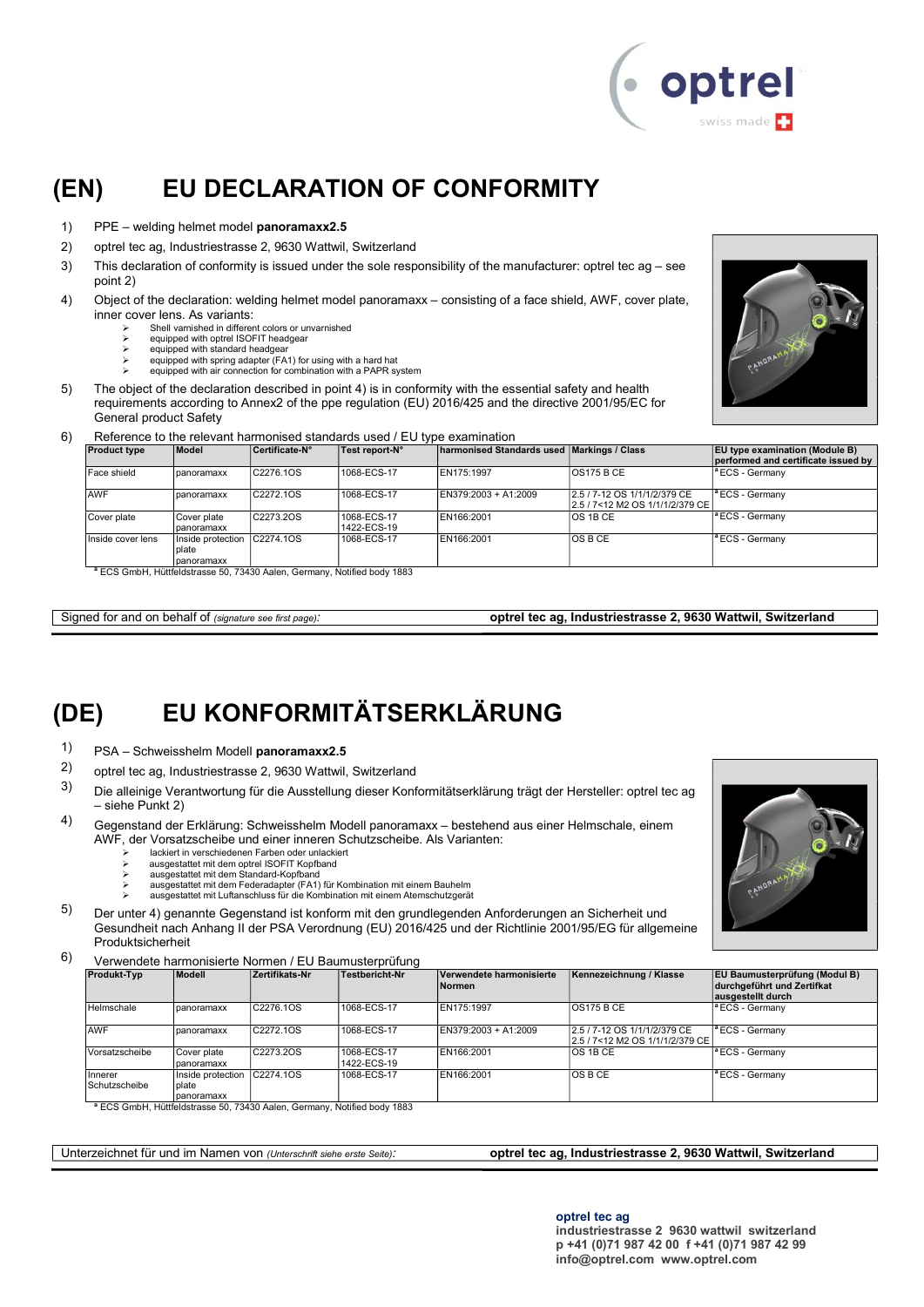

# (ES) DECLARACIÓN UE DE CONFORMIDAD

- 1) EPI Casco de soldadura modelo panoramaxx2.5
- 2) optrel tec ag, Industriestrasse 2, 9630 Wattwil, Switzerland
- 3) La presente declaración de conformidad se expide bajo la exclusiva responsabilidad del fabricante: optrel tec ag – ver punto 2
- 4) Objeto de la declaración: Casco de soldadura modelo panoramaxx Consiste en una máscara, filtro de soldadura automático, el visera de protección frontal y un disco de protección interno. En variantes:
	- Concha barnizada en diferentes colores o sin barnizar. equipado con la diadema optrel ISOFIT
	- equipado con la diadema estándar
	- equipado con adaptador de resorte (FA1) para usar con un casco de seguridad
	- equipado con conexión de aire para combinar con un sistema respiratoria
- 5) El objeto de la declaración descrito en el punto 4 anterior es conforme con la legislación de armonización de la Unión aplicable: sobre seguridad y salud de acuerdo con el anexo II del Reglamento de EPI (UE) 2016/425 y la Directiva 2001/95/CEE para la seguridad general de los productos



#### 6) Normas armonizadas utilizadas / examen de tipo UE

| Tipo de producto                                   | Modelo              | Certificado no | Testbericht-Nr             | Normas armonizadas<br>lutilizadas | Marcado / clase                                                    | Examen de tipo UE (módulo B)<br>realizado y certificado expedido por |
|----------------------------------------------------|---------------------|----------------|----------------------------|-----------------------------------|--------------------------------------------------------------------|----------------------------------------------------------------------|
| Máscara                                            | panoramaxx          | C2276.1OS      | 1068-ECS-17                | EN175:1997                        | <b>OS175 B CE</b>                                                  | <sup>a</sup> ECS - Germanv                                           |
| filtro de soldadura<br>lautomático                 | panoramaxx          | C2272.1OS      | 1068-ECS-17                | EN379:2003 + A1:2009              | 2.5 / 7-12 OS 1/1/1/2/379 CE<br>l2.5 / 7<12 M2 OS 1/1/1/2/379 CE l | <sup>a</sup> ECS - Germanv                                           |
| visera de protección Cover plate<br>Ifrontal       | Ipanoramaxx         | C2273.2OS      | 1068-ECS-17<br>1422-ECS-19 | EN166:2001                        | <b>OS 1B CE</b>                                                    | <sup>a</sup> ECS - Germany                                           |
| visera de protección Inside protection<br>linterno | plate<br>panoramaxx | C2274.10S      | 1068-ECS-17                | EN166:2001                        | IOS B CE                                                           | <sup>a</sup> ECS - Germanv                                           |

<sup>a</sup> ECS GmbH, Hüttfeldstrasse 50, 73430 Aalen, Germany, Notified body 1883

Firmado por y en nombre de (Firma, vea la primera página): optrel tec ag, Industriestrasse 2, 9630 Wattwil, Switzerland

# (FR) DÉCLARATION UE DE CONFORMITÉ

- 1) EPI Masque de soudage modèle panoramaxx2.5
- 2) optrel tec ag, Industriestrasse 2, 9630 Wattwil, Switzerland
- 3) La présente déclaration de conformité est établie sous la seule responsabilité du fabricant (voir point 2)
- 4) Objet de la déclaration: Masque de soudage modèle panoramaxx composé d'une masque, d'un filtre de soudage automatique, d'une écran de protection frontale et d'une écran de protection intérieur. Variantes:
	- Peint de différentes couleurs ou sans coleur équipé du serre-tête optrel ISOFIT
	- équipé du serre-tête standard
	- équipé de l'adaptateur à ressort (FA1) pour une combinaison avec un casque de chantier
	- équipé d'une prise d'air pour la combinaison avec un appareil de protection respiratoire
- 5) L'objet de la déclaration décrit au point 4 est conforme aux exigences essentielles de santé et de sécurité de l'annexe II du règlement EPI (UE) 2016/425 et de la directive sur la sécurité générale des produits 2001/95 / CE.

6) Références des normes harmonisées pertinentes appliquées / l'examen UE de type

| Type de produit                     | modèle                                   | Numéro de<br>certificat | Numéro de rapport<br>d'essai | Utilisé Normes harmonisées Identification / Classe |                                                                    | Examen UE de type (Module B)<br>effectué et certificat délivré par |
|-------------------------------------|------------------------------------------|-------------------------|------------------------------|----------------------------------------------------|--------------------------------------------------------------------|--------------------------------------------------------------------|
| masque                              | panoramaxx                               | C2276.1OS               | 1068-ECS-17                  | EN175:1997                                         | <b>OS175 B CE</b>                                                  | $ $ <sup>a</sup> ECS - Germany                                     |
| filtre de soudage<br>lautomatique   | panoramaxx                               | IC2272.10S              | 1068-ECS-17                  | EN379:2003 + A1:2009                               | 2.5 / 7-12 OS 1/1/1/2/379 CE<br>l2.5 / 7<12 M2 OS 1/1/1/2/379 CE l | <sup>1ª</sup> ECS - Germany                                        |
| L'écran de<br>protection frontale   | Cover plate<br>Ipanoramaxx               | C2273.2OS               | 1068-ECS-17<br>1422-ECS-19   | EN166:2001                                         | IOS 1B CE                                                          | <sup>a</sup> ECS - Germany                                         |
| L'écran de<br>Iprotection intérieur | Inside protection<br>plate<br>panoramaxx | C2274.10S               | 1068-ECS-17                  | EN166:2001                                         | IOS B CE                                                           | $\vert$ <sup>a</sup> ECS - Germany                                 |

<sup>a</sup> ECS GmbH, Hüttfeldstrasse 50, 73430 Aalen, Germany, Notified body 1883

#### Signé par et au nom de (Voir signature la première page): optrel tec ag, Industriestrasse 2, 9630 Wattwil, Switzerland

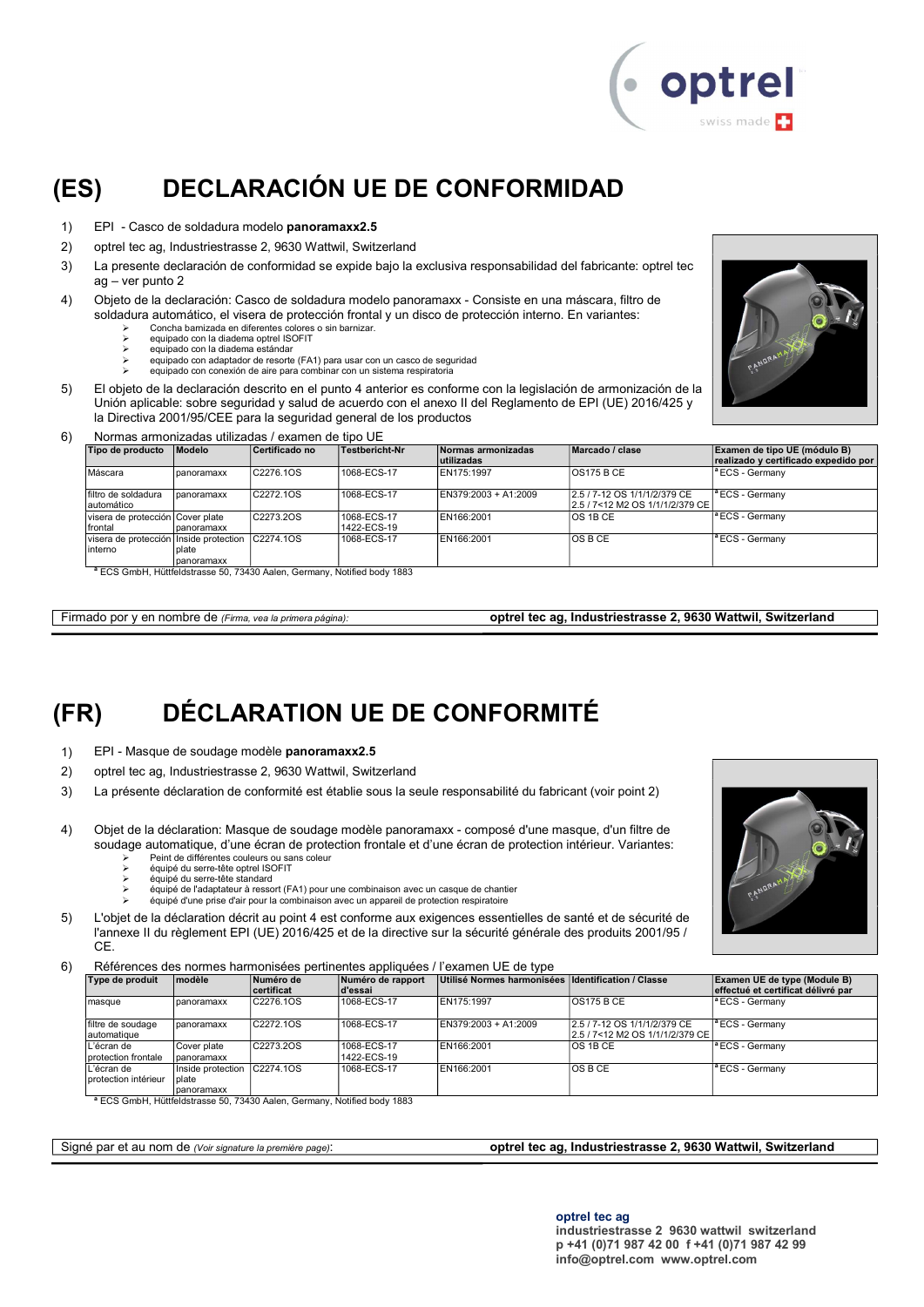

# (BG) ЕС ДЕКЛАРАЦИЯ ЗА СЪОТВЕТСТВИЕ

- 1) ЛПС Заваръчен шлем модел panoramaxx2.5
- 2) optrel tec ag, Industriestrasse 2, 9630 Wattwil, Швейцария
- 3) Отговорност за изготвянето на тази декларация за съответствие носи единствено производителят: optrel tec ag – виж точка 2)
- 4) Обект на декларацията: заваръчна каска модел panoramaxx състоящ се от маска, Преден прозрачен щит и вътрешен защитен диск. Като варианти:
	- маска лакирани в различни цветове или безцветни снабден с лента за глава optrel ISOFIT
		- оборудвани със стандартни шапки
		-
		- снабден с пружинен адаптер (FA1) за употреба с Твърда шапка оборудвани с въздушна връзка за комбиниране с Уред за дихателна защита система
- 5) Посоченият в точка 4) предмет е в съответствие със съществените изисквания за безопасност и здраве съгласно приложение ІІ на ЛПС Регламент (ЕС) 2016/425 и на Директива 2001/95/ЕО относно общата безопасност на продуктите
- 6) Приложими хармонизирани стандарти / ЕС изследване на типа

| Тип на продукта    | Модел             | Сертификат № | Доклад от<br>∣изпитването № | Приложими<br>хармонизирани стандарти | Маркировка / клас                  | Извършено е ЕС изследване на<br>типа (модул В) и сертификатът е |
|--------------------|-------------------|--------------|-----------------------------|--------------------------------------|------------------------------------|-----------------------------------------------------------------|
|                    |                   |              |                             |                                      |                                    | издаден от                                                      |
| маска              | panoramaxx        | C2276.1OS    | 1068-ECS-17                 | EN175:1997                           | IOS175 B CE                        | <sup>a</sup> ECS - Germany                                      |
| <b>автоматичен</b> | panoramaxx        | C2272.1OS    | 1068-ECS-17                 | EN379:2003 + A1:2009                 | 2.5 / 7-12 OS 1/1/1/2/379 CE       | $ $ <sup>a</sup> ECS - Germany                                  |
| филтър за          |                   |              |                             |                                      | l2.5 / 7<12 M2 OS 1/1/1/2/379 CE l |                                                                 |
| заваряване         |                   |              |                             |                                      |                                    |                                                                 |
| Преден прозрачен   | Cover plate       | C2273.2OS    | 1068-ECS-17                 | EN166:2001                           | IOS 1B CE                          | $ $ <sup>a</sup> ECS - Germany                                  |
| щит                | panoramaxx        |              | 1422-ECS-19                 |                                      |                                    |                                                                 |
| Вътрешен защитен   | Inside protection | C2274.10S    | 1068-ECS-17                 | EN166:2001                           | IOS B CE                           | <sup>a</sup> ECS - Germany                                      |
| ДИСК               | plate             |              |                             |                                      |                                    |                                                                 |
|                    | panoramaxx        |              |                             |                                      |                                    |                                                                 |

eldstrasse 50, 73430 Aalen, Germany, Notified body 18

Подписано за и от името на (подпис виж първата страница): **optrel tec ag, Industriestrasse 2, 9630 Wattwil, Швейцария** 

### (DK) EU OVERENSSTEMMELSESERKLÆRING

- 1) PV Svejsehjelm model panoramaxx2.5
- 2) optrel tec ag, Industriestrasse 2, 9630 Wattwil, Svejts
- 3) Denne overensstemmelseserklæring udstedes alene på fabrikantens ansvar: optrel tec ag se punkt 2)
- 4) Erklæringens genstand: Svejsehjelm model panoramaxx bestående af en hjelm skal, en automatisk svejsning filter, em ydre fastgørelsessglas og em indre beskyttelsessglas. Som varianter:
	- Shell lakeret i forskellige farver eller usminket udstyret med optrel ISOFIT hovedbeklædning
	-
	-
	- ≻ udstyret med standard hovedbeklædning<br>≻ udstyret med fjederadapter (FA1) til brug med en hård hat<br>≻ udstyret med luftforbindelse til kombination med et Åndedrætsværn-system
- 5) Den i punkt 4) nævnte genstand er i overensstemmelse med de grundlæggende krav til sikkerhed og sundhed iht. bilag II i PV forordning (EU) 2016/425 og i direktiv 2001/95/EF for generel produktsikkerhed

#### 6) Anvendte harmoniserede standarder / EU typegodkendelse

|                                 |                                                     |                        | $\overline{\phantom{a}}$ , investigate training inserted starting in an interference in $\overline{\phantom{a}}$ |                                             |                                                                 |                                                                        |
|---------------------------------|-----------------------------------------------------|------------------------|------------------------------------------------------------------------------------------------------------------|---------------------------------------------|-----------------------------------------------------------------|------------------------------------------------------------------------|
| Produkttype                     | Model                                               | Certifikat-nr.         | Testrapport-nr.                                                                                                  | Anvendte harmoniserede<br><b>standarder</b> | Mærkning / Klasse                                               | <b>EU</b> typegodkendelse (modul B)<br>udført og certifikat udstedt af |
| hielm skal                      | panoramaxx                                          | C2276.1OS              | 1068-ECS-17                                                                                                      | EN175:1997                                  | <b>OS175 B CE</b>                                               | $\vert$ <sup>a</sup> ECS - Germany                                     |
| lautomatisk<br>svejsning filter | Ipanoramaxx                                         | C <sub>2272</sub> .10S | 1068-ECS-17                                                                                                      | EN379:2003 + A1:2009                        | 2.5 / 7-12 OS 1/1/1/2/379 CE<br>2.5 / 7<12 M2 OS 1/1/1/2/379 CE | <sup>1ª</sup> ECS - Germany                                            |
| vdre<br>fastgørelsessglas       | Cover plate<br>panoramaxx                           | C2273.2OS              | 1068-ECS-17<br>1422-ECS-19                                                                                       | EN166:2001                                  | <b>OS 1B CE</b>                                                 | <sup>1ª</sup> ECS - Germany                                            |
| indre<br>beskyttelsessglas      | Inside protection C2274.10S<br>Iplate<br>panoramaxx |                        | 1068-ECS-17                                                                                                      | EN166:2001                                  | <b>OSBCE</b>                                                    | $\vert$ <sup>a</sup> ECS - Germany                                     |

<sup>a</sup> ECS GmbH, Hüttfeldstrasse 50, 73430 Aalen, Germany, Notified body 1883

#### Underskrevet for og på vegne af (underskrift, se første side): **optrel tec ag, Industriestrasse 2, 9630 Wattwil, Svejts**

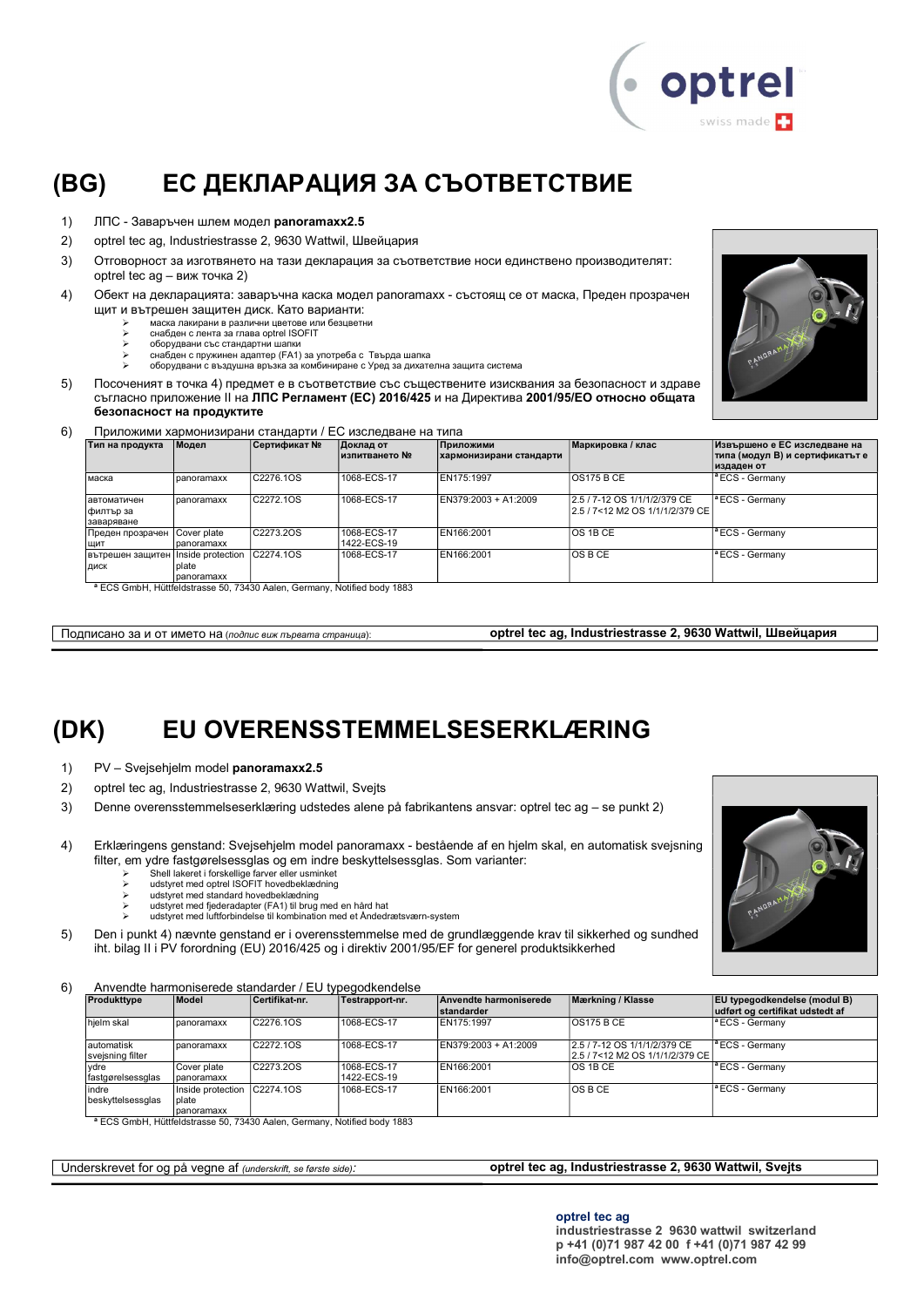

### (ET) ELi VASTAVUSDEKLARATSIOON

- 1) Isikukaitsevahend Keevituskiivril mudel panoramaxx2.5
- 2) optrel tec ag, Industriestrasse 2, 9630 Wattwil, Šveits
- 3) Käesolev vastavusdeklaratsioon on välja antud tootja ainuvastutusel: optrel tec ag (vt jaotist 2).
- 4) Deklareeritav toode: Keevituskiivril mudel panoramaxx mis koosneb kiiver, automaatne keevitusfilter, Esikaane klaas ja sisemine kaitseklaas. Variandid:
	- $\geq$  Shell lakitud eri värvides või ilma
	- varustatud optrel ISOFIT peakattega
	- varustatud standardse peakattega varustatud vedruadapteriga (FA1) kõva mütsiga kasutamiseks
		- varustatud õhuühendusega Hingamisaparaat-süsteemiga kombineerimiseks
- 5) Jaotises 4) täpsustatud ese vastab IKV-de määruse (EL) 2016/425 II lisa olulistele tervisekaitse- ja ohutusnõuetele ning üldise tooteohutuse direktiivi 2001/95/EÜ nõuetele



#### 6) Kasutatud harmoneeritud standardid / ELi tüübihindamine

| Toote tüüp                    | Mudel             | Sertifikaadi nr        | Katsearuande nr | Kasutatud harmoneeritud | Nimetus/klass                                                      | ELi tüübihindamine (mudel B),      |
|-------------------------------|-------------------|------------------------|-----------------|-------------------------|--------------------------------------------------------------------|------------------------------------|
|                               |                   |                        |                 | standardid              |                                                                    | sertifikaadi väljastas             |
| Kiiver                        | panoramaxx        | C2276.1OS              | 1068-ECS-17     | EN175:1997              | <b>OS175 B CE</b>                                                  | <sup>a</sup> ECS - Germany         |
| lautomaatne<br>keevitusfilter | panoramaxx        | C <sub>2272</sub> .10S | 1068-ECS-17     | EN379:2003 + A1:2009    | 2.5 / 7-12 OS 1/1/1/2/379 CE<br>l2.5 / 7<12 M2 OS 1/1/1/2/379 CE l | $ $ <sup>a</sup> ECS - Germany     |
| Esikaane klaas                | Cover plate       | C2273.2OS              | 1068-ECS-17     | EN166:2001              | IOS 1B CE                                                          | $\vert$ <sup>a</sup> ECS - Germany |
|                               | panoramaxx        |                        | 1422-ECS-19     |                         |                                                                    |                                    |
| sisemine                      | Inside protection | C2274.10S              | 1068-ECS-17     | EN166:2001              | IOS B CE                                                           | <sup>a</sup> ECS - Germany         |
| kaitseklaas                   | plate             |                        |                 |                         |                                                                    |                                    |
|                               | Ipanoramaxx       |                        |                 |                         |                                                                    |                                    |
|                               |                   |                        |                 |                         |                                                                    |                                    |

ECS GmbH, Hüttfeldstrasse 50, 73430 Aalen, Germany, Notified body 1883

Alljärgneva eest ja nimel allkirjastanud (allkiri esimesel lehel): optrel tec ag, Industriestrasse 2, 9630 Wattwil, Šveits

### (FI) EU-VAATIMUSTENMUKAISUUSVAKUUTUS

- 1) Henkilönsuojain Hitsauskypärä malli panoramaxx2.5
- 2) optrel tec ag, Industriestrasse 2, 9630 Wattwil, Sveitsi
- 3) Tämä vaatimustenmukaisuusvakuutus on annettu valmistajan yksinomaisella vastuulla: optrel tec ag katso kohta 2)
- 4) Vakuutuksen kohde: Hitsauskypärä malli panoramaxx joka koostuu kasvosuojusta, automaattinen hitsaussuodatin, peitelevystä, sisäpuoliset peitelevyt. Vaihtoehtona:
	- Shell lakattu eri väreillä tai unvarnished
	- varustettu optrel ISOFIT päähineillä varustettu tavallisilla päähineillä
	-
	- varustettu jousisovittimella (FA1) kovaa hatua käytettäessä varustettu ilmajohdolla yhdistettynä Hengityksensuojain järjestelmään
- 5) Kohdassa 4) mainittu tuote on henkilönsuojainasetuksen (EU) 2016/425 liitteen II mukaisten keskeisten turvallisuus- ja terveysvaatimusten ja yleisestä tuoteturvallisuudesta annetun direktiivin 2001/95/EY mukainen

6) Sovelletut yhdenmukaistetut standardit/EU-tyyppitarkastus

| Tuotetyyppi                        | <b>Malli</b>                              | Sertifikaattinro       | Testiraporttinro           | Sovelletut vhdenmukaistetut Merkintä/luokka<br>standardit |                                                                 | EU-tyyppitarkastuksen (moduuli B)<br>suorittaja ja sertifikaatin myöntäjä |
|------------------------------------|-------------------------------------------|------------------------|----------------------------|-----------------------------------------------------------|-----------------------------------------------------------------|---------------------------------------------------------------------------|
| Ikasvosuoiusta                     | panoramaxx                                | C <sub>2276</sub> .1OS | 1068-ECS-17                | EN175:1997                                                | <b>OS175 B CE</b>                                               | <sup>a</sup> ECS - Germany                                                |
| lautomaattinen<br>Ihitsaussuodatin | panoramaxx                                | C2272.1OS              | 1068-ECS-17                | EN379:2003 + A1:2009                                      | 2.5 / 7-12 OS 1/1/1/2/379 CE<br>2.5 / 7<12 M2 OS 1/1/1/2/379 CE | <sup>a</sup> ECS - Germany                                                |
| Peitelevystä                       | Cover plate<br>panoramaxx                 | C2273.2OS              | 1068-ECS-17<br>1422-ECS-19 | EN166:2001                                                | IOS 1B CE                                                       | <sup>a</sup> ECS - Germany                                                |
| sisäpuoliset<br>l peitelevvt       | Inside protection<br>plate<br>Tpanoramaxx | C2274.10S              | 1068-ECS-17                | EN166:2001                                                | <b>OSBCE</b>                                                    | <sup>a</sup> ECS - Germany                                                |

<sup>a</sup> ECS GmbH, Hüttfeldstrasse 50, 73430 Aalen, Germany, Notified body 1883

Seuraavan puolesta allekirjoittanut (allekirjoitus, ks. ensimmäinen sivu): optrel tec ag, Industriestrasse 2, 9630 Wattwil, Sveitsi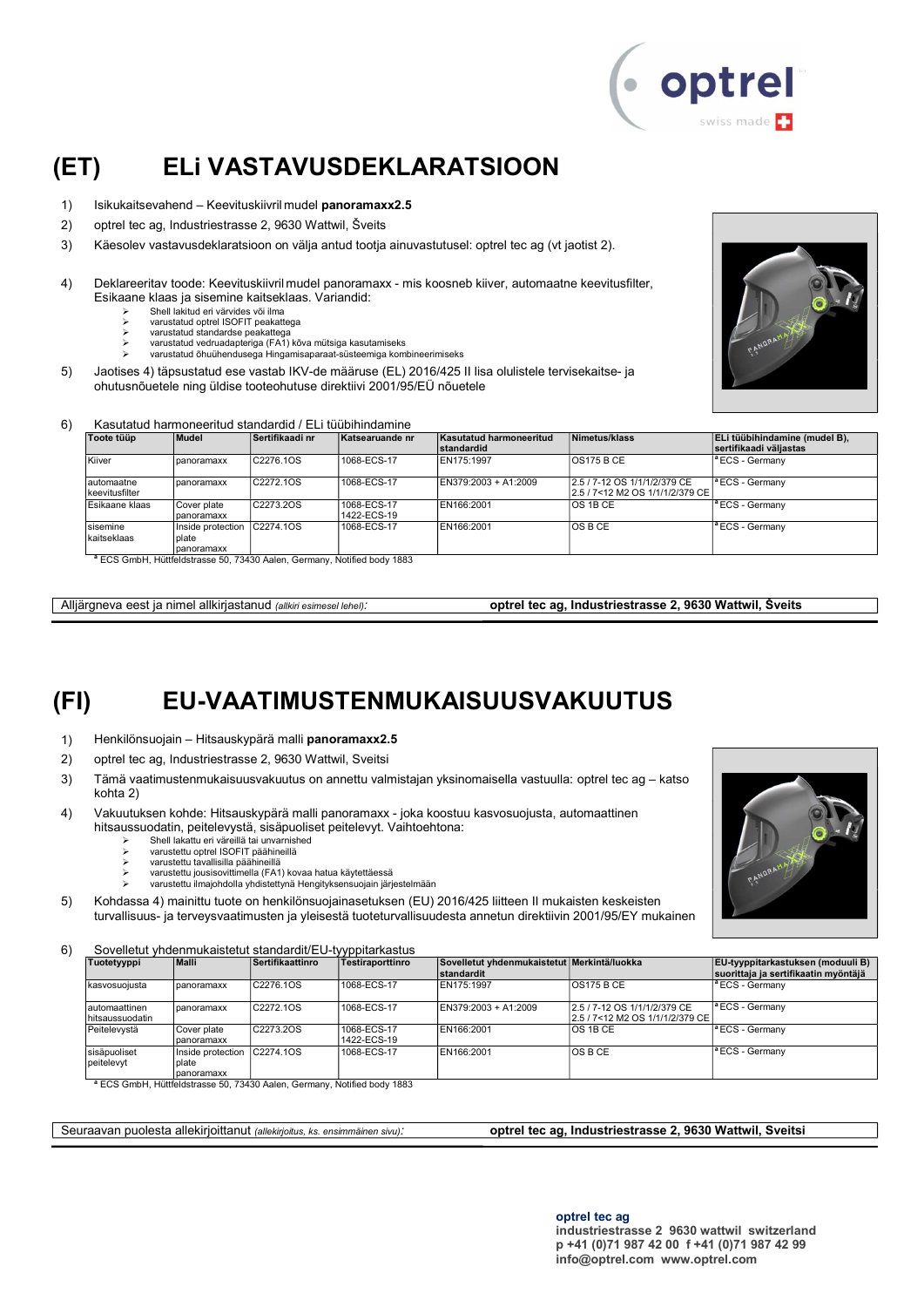

### (EL) ΔΗΛΩΣΗ ΣΥΜΜΟΡΦΩΣΗΣ ΕΕ

- 1) ΜΑΠ κράνος συγκόλλησης, μοντέλο panoramaxx2.5
- 2) Optrel tec ag, Industriestrasse 2, 9630 Wattwil, Ελβετία
- 3) Η παρούσα δήλωση συμμόρφωσης εκδίδεται με αποκλειστική ευθύνη του κατασκευαστή: optrel tec ag βλ. σημείο 2)
- 4) Αντικείμενο της δήλωσης: κράνος συγκόλλησης, μοντέλο panoramaxx που αποτελείται από μια ασπίδα προσώπου, αυτόματο φίλτρο συγκόλλησης, πλάκα κάλυψης, φακό εσωτερικού καλύμματος. Ως παραλλαγές:
	- κέλυφος κράνους βερνικωμένο σε διαφορετικά χρώματα ή χωρίς χρώματα Εξοπλισ μένο με optrel ISOFIT Κεφαλόδεσμος
		-
	-
	- εξοπλισμένο με πρότυπο κάλυμμα κεφαλής εξοπλισμένο με προσαρμογέα ελατηρίου (FA1) για χρήση με σκληρό καπέλο εξοπλισμένο με σύνδεση αέρα για συνδυασμό με σύστημα Μηχανισμός προστασίας της αναπνοής
- 5) Το αντικείμενο που αναφέρεται στο σημείο 4) ανταποκρίνεται στις βασικές απαιτήσεις για την ασφάλεια και την υγεία σύμφωνα με το Παράρτημα II του κανονισμού για τον εξοπλισμό ατομικής προστασίας (ΕΕ) 2016/425 και την Οδηγία 2001/95/EG για τη γενική ασφάλεια των προϊόντων



6) Στοιχεία αναφοράς των σχετικών εναρμονισμένων προτύπων που χρησιμοποιήθηκαν / Εξέταση τύπου ΕΕ

| Τύπος προϊόντος   Μοντέλο      |                                   | IΑρ.<br><u>Ι πιστοποιητικού</u>                                                                        | Αρ. αναφοράς<br> ελέγχου   | Εφαρμοζόμεν <b>α</b><br>εναρμονισμένα πρότυπα | Σήμανση / Κατηγορία                                                | Η εξέταση τύπου ΕΕ (ενότητα Β)<br> διενεργήθηκε και το πιστοποιητικό<br>∣εκδόθηκε από |
|--------------------------------|-----------------------------------|--------------------------------------------------------------------------------------------------------|----------------------------|-----------------------------------------------|--------------------------------------------------------------------|---------------------------------------------------------------------------------------|
| κέλυφος κράνους                | panoramaxx                        | C2276.1OS                                                                                              | 1068-ECS-17                | EN175:1997                                    | <b>OS175 B CE</b>                                                  | <sup>a</sup> ECS - Germanv                                                            |
| αυτόματο φίλτρο<br>συγκόλλησης | panoramaxx                        | C2272.1OS                                                                                              | 1068-ECS-17                | EN379:2003 + A1:2009                          | 2.5 / 7-12 OS 1/1/1/2/379 CE<br>l2.5 / 7<12 M2 OS 1/1/1/2/379 CE l | <sup>a</sup> ECS - Germany                                                            |
| πλάκα κάλυψης                  | Cover plate<br>Ipanoramaxx        | C2273.2OS                                                                                              | 1068-ECS-17<br>1422-ECS-19 | EN166:2001                                    | OS 1B CE                                                           | lª ECS - Germanv                                                                      |
| φακό εσωτερικού<br>καλύμματος  | Inside protection<br><b>plate</b> | C2274.10S                                                                                              | 1068-ECS-17                | EN166:2001                                    | IOS B CE                                                           | <sup>a</sup> ECS - Germany                                                            |
|                                | panoramaxx                        | $3 - 0.001$ $111$ $1111$ $111$ $111$ $111$ $111$ $111$ $111$ $111$ $111$ $111$ $111$ $111$ $111$ $111$ |                            |                                               |                                                                    |                                                                                       |

<sup>a</sup> ECS GmbH, Hüttfeldstrasse 50, 73430 Aalen, Germany, Notified body 1883

Υπογράφτηκε για λογαριασμό και στο όνομα της (για υπογραφή βλ. πρώτη σελίδα): optrel tec ag, Industriestrasse 2, 9630 Wattwil, Ελβετία

# (GA) DEARBHÚ COMHRÉIREACHTA AN AE

- 1) TCP clogad táthú, múnla panoramaxx2.5
- 2) optrel tec ag, Industriestrasse 2, 9630 Wattwil, an Eilvéis
- 3) Eisítear an dearbhú comhréireachta sin faoi fhreagracht an mhonaróra amháin: optrel tec ag (féach mír 2).
- 4) Aidhm na comhréireachta: clogad táthú, múnla panoramaxx atá comhdhéanta de clogad, scagaire táthú uathoibríoch, Lionsa seachtrach cosanta , lionsa istigh cosanta, Leaganacha:
	- Clogad veirnéisithe laicearaithe i dathanna difriúla , nó neamh-laicearaithe<br>
	Feistithe leis an ontrel ISOEIT cheannbhanda
	- feistithe leis an optrel ISOFIT cheannbhanda feistithe leis an ngnáth-cheannbhanda
	-
	- feistithe le hoiriúnóir earrach (FA1) le húsáid le hata crua feistithe le nasc aer le húsáid le chéile le córas gaireas análaithe
- 5) Tá aidhm an dearbhaithe, a bhfuil tuairisc i bpointe 4 uirthi, i gcomhréir le ceanglais riachtanacha sláinte agus sábháilteachta Iarscríbhinn II de Rialachán TCP (AE) 2016/425 agus Treoir 2001/95/CE maidir le Sábháilteacht Ghinearálta Táirgí
- 6) Tagairtí do na caighdeáin chomhchuibhithe ábhartha a úsáideadh/Scrúdú cineáil AE

| Cineál an táirge                | Múnla                                     | Uimh. an<br>deimhnithe | Uimh, na tuairisce ar Na caighdeáin<br>∣an tástáil | chomhchuibhithe a<br>lúsáideadh | Ainmniú/aicme                                                      | Scrúdú cineáil AE (modúl B) agus<br>deimhniú arna n-eisiúint ag |
|---------------------------------|-------------------------------------------|------------------------|----------------------------------------------------|---------------------------------|--------------------------------------------------------------------|-----------------------------------------------------------------|
| clogad                          | panoramaxx                                | C2276.1OS              | 1068-ECS-17                                        | EN175:1997                      | <b>OS175 B CE</b>                                                  | <sup>a</sup> ECS - Germany                                      |
| scagaire táthú<br>Iuathoibríoch | panoramaxx                                | C2272.1OS              | 1068-ECS-17                                        | EN379:2003 + A1:2009            | 2.5 / 7-12 OS 1/1/1/2/379 CE<br>l2.5 / 7<12 M2 OS 1/1/1/2/379 CE l | <sup>1ª</sup> ECS - Germany                                     |
| I Lionsa seachtrach<br>cosanta  | Cover plate<br>panoramaxx                 | C2273.2OS              | 1068-ECS-17<br>1422-ECS-19                         | EN166:2001                      | IOS 1B CE                                                          | <sup>a</sup> ECS - Germany                                      |
| lionsa istigh<br>Icosanta       | Inside protection<br>plate<br>Ipanoramaxx | C2274.1OS              | 1068-ECS-17                                        | EN166:2001                      | IOS B CE                                                           | <sup>a</sup> ECS - Germany                                      |

<sup>a</sup> ECS GmbH, Hüttfeldstrasse 50, 73430 Aalen, Germany, Notified body 1883

Sínithe ar son agus thar ceann (Féach an síniú ar an gcéad leathanach): **optrel tec ag, Industriestrasse 2, 9630 Wattwil, an Eilvéis** 

#### optrel tec ag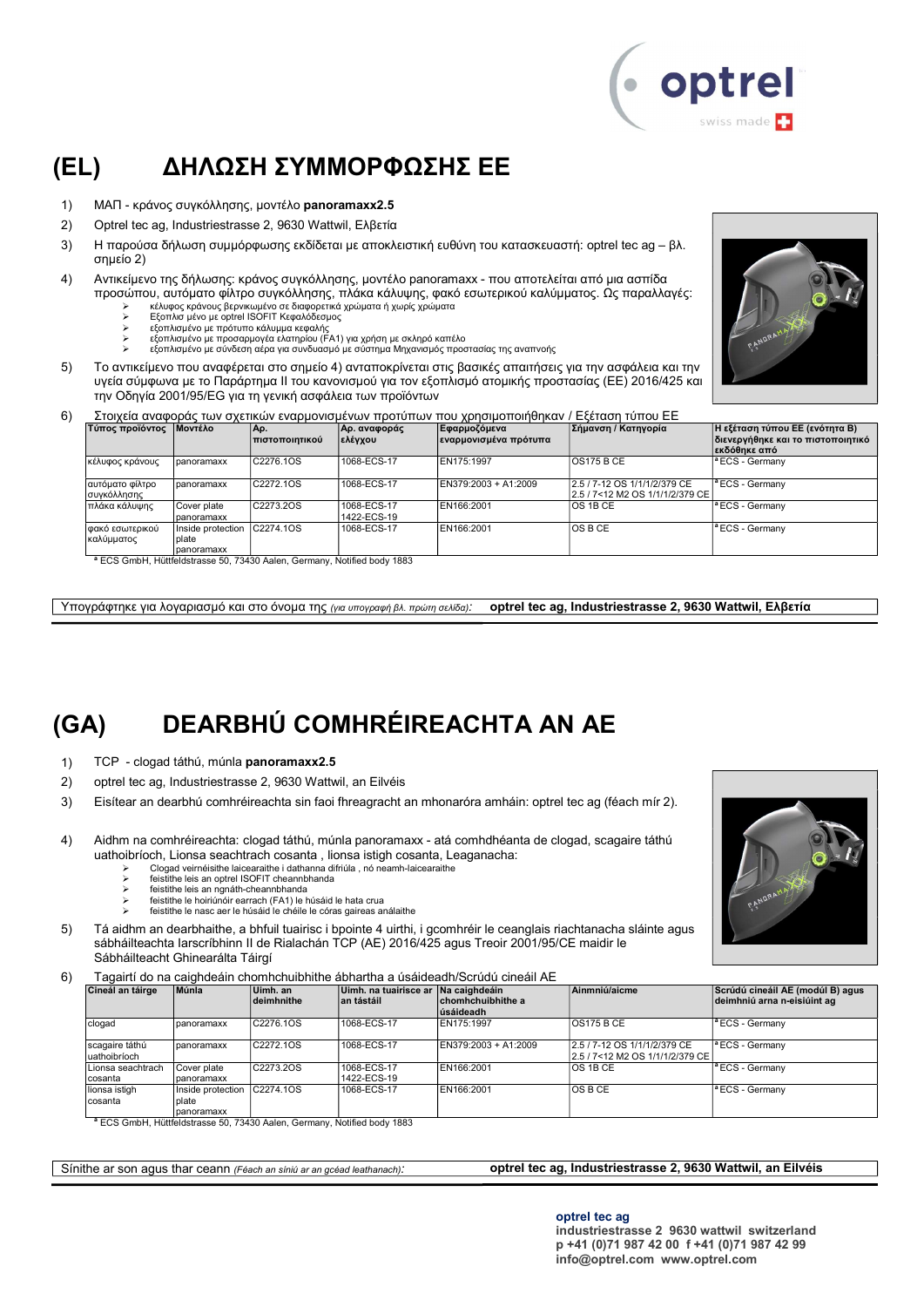

### (IT) DICHIARAZIONE DI CONFORMITÀ UE

- 1) DPI Casco per saldatura modello panoramaxx2.5
- 2) optrel tec ag, Industriestrasse 2, 9630 Wattwil, Svizzera
- 3) La presente dichiarazione di conformità è rilasciata sotto l'esclusiva responsabilità del fabbricante: optrel tec ag – vedi punto 2)
- 4) Oggetto della dichiarazione: Casco per saldatura modello panoramaxx composto da maschera, filtro per saldatura automatica, visiera di protezione frontale, visiera di protezione interna. Come varianti:
	- maschera verniciato in diversi colori o non verniciato dotato di copricapo optrel ISOFIT
		-
		- dotato di copricapo standard
		- dotato di adattatore a molla (FA1) per l'utilizzo con un elmetto protettivo dotato di connessione dell'aria per la combinazione con un sistema respiratore
- 5) L'oggetto indicato al punto 4) è conforme ai requisiti fondamentali di sicurezza e salute secondo l'allegato II del regolamento DPI (UE) 2016/425 e della direttiva 2001/95/CE per la sicurezza generale del prodotto



#### 6) Norme armonizzate applicate / prova di omologazione UE

| Tipo di prodotto                                  | Modello     | N. certificato                                                                                                                                                                                                                                                                                                                                                                     | Rapporto di prova n. Norme armonizzate | applicate            | Contrassegno / classe                                           | Prova di omologazione UE (modulo<br>B) svolta e certificato emesso da |
|---------------------------------------------------|-------------|------------------------------------------------------------------------------------------------------------------------------------------------------------------------------------------------------------------------------------------------------------------------------------------------------------------------------------------------------------------------------------|----------------------------------------|----------------------|-----------------------------------------------------------------|-----------------------------------------------------------------------|
| Maschera                                          | Ipanoramaxx | C2276.1OS                                                                                                                                                                                                                                                                                                                                                                          | 1068-ECS-17                            | EN175:1997           | <b>OS175 B CE</b>                                               | <sup>a</sup> ECS - Germany                                            |
| filtro per saldatura<br>Iautomatica               | panoramaxx  | C2272.1OS                                                                                                                                                                                                                                                                                                                                                                          | 1068-ECS-17                            | EN379:2003 + A1:2009 | 2.5 / 7-12 OS 1/1/1/2/379 CE<br>2.5 / 7<12 M2 OS 1/1/1/2/379 CE | $\vert$ <sup>a</sup> ECS - Germany                                    |
| visiera di protezione Cover plate                 |             | C2273.2OS                                                                                                                                                                                                                                                                                                                                                                          | 1068-ECS-17                            | EN166:2001           | IOS 1B CE                                                       | $\vert$ <sup>a</sup> ECS - Germany                                    |
| frontale                                          | panoramaxx  |                                                                                                                                                                                                                                                                                                                                                                                    | 1422-ECS-19                            |                      |                                                                 |                                                                       |
| Visiera di protezione Inside protection C2274.10S |             |                                                                                                                                                                                                                                                                                                                                                                                    | 1068-ECS-17                            | EN166:2001           | IOS B CE                                                        | <sup>a</sup> ECS - Germany                                            |
| Iinterna                                          | Iplate      |                                                                                                                                                                                                                                                                                                                                                                                    |                                        |                      |                                                                 |                                                                       |
|                                                   | panoramaxx  |                                                                                                                                                                                                                                                                                                                                                                                    |                                        |                      |                                                                 |                                                                       |
|                                                   |             | $F \cap \bigcap_{i=1}^{n}$ $F(i) = \bigcup_{i=1}^{n} F(i) = \bigcap_{i=1}^{n} F(i) = \bigcap_{i=1}^{n} F(i) = \bigcap_{i=1}^{n} F(i) = \bigcap_{i=1}^{n} F(i) = \bigcap_{i=1}^{n} F(i) = \bigcap_{i=1}^{n} F(i) = \bigcap_{i=1}^{n} F(i) = \bigcap_{i=1}^{n} F(i) = \bigcap_{i=1}^{n} F(i) = \bigcap_{i=1}^{n} F(i) = \bigcap_{i=1}^{n} F(i) = \bigcap_{i=1}^{n} F(i) = \bigcap_{$ |                                        |                      |                                                                 |                                                                       |

<sup>a</sup> ECS GmbH, Hüttfeldstrasse 50, 73430 Aalen, Germany, Notified body 1883

Firmato a nome e per conto di (per la firma vedi la prima pagina): **optrel tec ag, Industriestrasse 2, 9630 Wattwil, Svizzera** 

### (HR) EU IZJAVA O SUKLADNOSTI

- 1) OZO kaciga za zavarivanje model panoramaxx2.5
- 2) optrel tec ag, Industriestrasse 2, 9630 Wattwil, Švicarska
- 3) Ova se izjava o sukladnosti izdaje na isključivu odgovornost proizvođača: optrel tec ag vidi točku 2)
- 4) Predmet Izjave: kaciga za zavarivanje model panoramaxx sastoji se od Šljem štitnika za lice, automatski zavarivački filter, vanjsko zaštitno staklo, unutrašnje zaštitno staklo: Kao varijante:
	-
	- Šljem lakirana u različitim bojama ili bez slikanja opremljen optrel ISOFIT trakom za glavu
	-
	- opremljen standardnom trakom za glavu opremljen sa oprugom adapterom (FA1) za upotrebu sa tvrdim šeširom
	- opremljen sa vazdušnim priključkom za kombinaciju sa respiratorni sistem
- 5) Predmet izjave opisan u točki 4, je sukladan s temeljnim zahtjevima u pogledu sigurnosti i zdravlja u skladu s Prilogom II Uredbe o Osobnoj Zaštitnoj Opremi (EU) 2016/425 i s Direktivom 2001/95/EZ za opću sigurnost proizvoda
- 6) Upućivanja na odgovarajuće primijenjene usklađene norme / EU ispitivanje konstrukcijskog uzorka

| Tip proizvoda                    | Model                                    | Br. certifikata | Br. izvještaja s<br>testiranja | Primijenjene harmonizirane<br>Inorme | <b>Oznaka / klasa</b>                                           | <b>EU</b> ispitivanje konstrukcijskog<br>uzorka (modul B) izvršeno i<br>certifikat ispostavljen od strane |
|----------------------------------|------------------------------------------|-----------------|--------------------------------|--------------------------------------|-----------------------------------------------------------------|-----------------------------------------------------------------------------------------------------------|
| Šljem                            | panoramaxx                               | C2276.1OS       | 1068-ECS-17                    | EN175:1997                           | <b>OS175 B CE</b>                                               | <sup>a</sup> ECS - Germany                                                                                |
| automatski<br>zavarivački filter | panoramaxx                               | C2272.1OS       | 1068-ECS-17                    | EN379:2003 + A1:2009                 | 2.5 / 7-12 OS 1/1/1/2/379 CE<br>2.5 / 7<12 M2 OS 1/1/1/2/379 CE | $\mathsf{I}^a$ ECS - Germany                                                                              |
| vanisko zaštitno<br>staklo       | Cover plate<br>panoramaxx                | C2273.2OS       | 1068-ECS-17<br>1422-ECS-19     | EN166:2001                           | <b>OS 1B CE</b>                                                 | <sup>a</sup> ECS - Germany                                                                                |
| unutrašnje zaštitno<br>staklo    | Inside protection<br>plate<br>panoramaxx | C2274.1OS       | 1068-ECS-17                    | EN166:2001                           | <b>OSBCE</b>                                                    | $ $ <sup>a</sup> ECS - Germany                                                                            |

<sup>a</sup> ECS GmbH, Hüttfeldstrasse 50, 73430 Aalen, Germany, Notified body 1883

#### Potpisano za i u ime (potpis vidi prvu stranicu): **optrel tec ag, Industriestrasse 2, 9630 Wattwil, Švicarska**

optrel tec ag

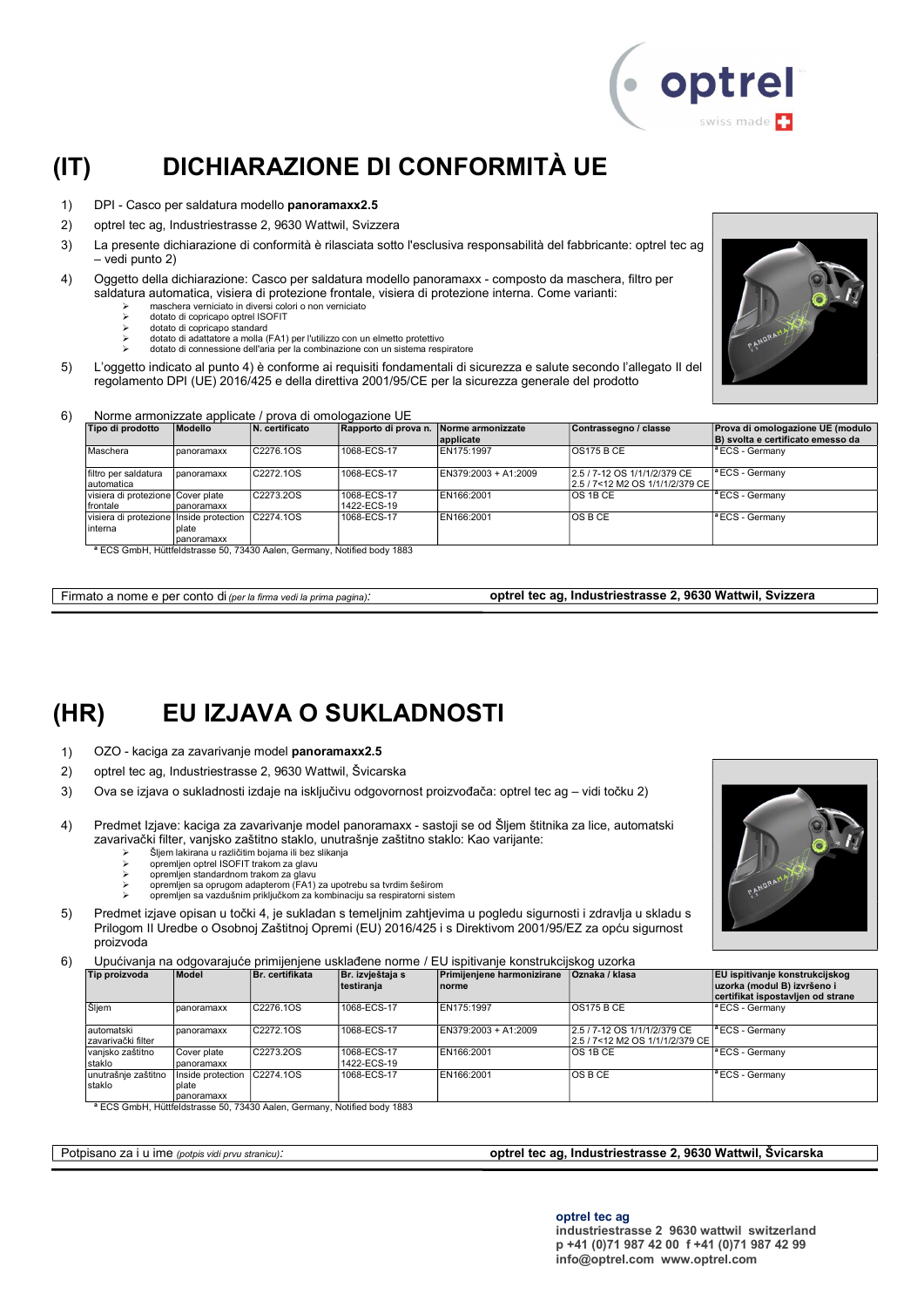

# (LV) ES ATBILSTĪBAS DEKLARĀCIJA

- 1) IAL Metināšanas ķivere modelis panoramaxx2.5
- 2) optrel tec ag, Industriestrasse 2, 9630 Wattwil, Šveice
- 3) Šī atbilstības deklarācija ir izdota vienīgi uz ražotāja atbildību: optrel tec ag skatīt punktu 2)
- 4) Deklarācijas priekšmets: Metināšanas ķivere modelis panoramaxx kas sastāv no Ķivere, automātiska metināšanas filtrs, ārējais caurspīdīgais aizsargvāks, Iekšējais caurspīdīgais aizsargvāks. Varianti: Ķivere lakots dažādās krāsās vai bez lakošanas
	- aprīkots ar optrel ISOFIT galvas apsēju
	- aprīkots ar standarta galvas apsēju<br>
	> aprīkota ar atsperes adapteri (FA1)
	- aprīkota ar atsperes adapteri (FA1) izmantošanai ar aizsardzības ķivere
	- aprīkots ar gaisa pieslēgumu par kombinēt ar Elpošanas aizsargaparāts sistēmu
- 5) Iepriekš 4. punktā aprakstītais deklarācijas priekšmets atbilst attiecīgajiem Savienības saskaņošanas tiesību aktiem atbilstoši IAL regulas (ES) 2016/425 II pielikumam un Direktīvas 2001/95/EK par vispārīgo produktu drošību
- 6) Atsauces uz izmantotajiem attiecīgajiem saskaņotajiem standartiem / ES prototipa pārbaude

| <b>Produkta tips</b>                      | <b>Modelis</b>                                     | Sertifikāta Nr. | Testa atskaite Nr.         | Realizētie harmonizētie<br>standarti | Markējums/klase                                                    | <b>ES prototipa pārbaudi (modelim B)</b><br>veica un sertifikātu izsniedza |
|-------------------------------------------|----------------------------------------------------|-----------------|----------------------------|--------------------------------------|--------------------------------------------------------------------|----------------------------------------------------------------------------|
| Kivere                                    | Ipanoramaxx                                        | C2276.1OS       | 1068-ECS-17                | EN175:1997                           | IOS175 B CE                                                        | <sup>a</sup> ECS - Germany                                                 |
| automātiska<br>Imetināšanas filtrs        | panoramaxx                                         | C2272.1OS       | 1068-ECS-17                | EN379:2003 + A1:2009                 | 2.5 / 7-12 OS 1/1/1/2/379 CE<br>l2.5 / 7<12 M2 OS 1/1/1/2/379 CE l | <sup>a</sup> ECS - Germany                                                 |
| ārējais<br>caurspīdīgais<br>aizsargvāks   | Cover plate<br>panoramaxx                          | C2273.2OS       | 1068-ECS-17<br>1422-ECS-19 | EN166:2001                           | IOS 1B CE                                                          | <sup>a</sup> ECS - Germanv                                                 |
| lekšējais<br>caurspīdīgais<br>aizsargvāks | Inside protection C2274.1OS<br>plate<br>panoramaxx |                 | 1068-ECS-17                | EN166:2001                           | IOS B CE                                                           | <sup>a</sup> ECS - Germany                                                 |

aizsargvāks panoramaxx <sup>a</sup> ECS GmbH, Hüttfeldstrasse 50, 73430 Aalen, Germany, Notified body 1883

Parakstīts šādas personas vārdā *(skatiet parakstu pirmajā lapā)*: **optrel tec ag, Industriestrasse 2, 9630 Wattwil, Šveice** 

### (LT) ES ATITIKTIES DEKLARACIJA

- 1) AAP suvirintojo šalmas modelis panoramaxx2.5
- 2) optrel tec ag, Industriestrasse 2, 9630 Wattwil, Šveicarija
- 3) Ši atitikties deklaracija išduodama tik gamintojo atsakomybe: optrel tec ag (žr. 2 punktą).
- 4) Deklaracijos objektas: suvirintojo šalmas modelis panoramaxx susideda iš šalmas, automatinis suvirinimo filtras, priekinio dangtelio lęšis, vidinis apsauginis lęšis. Variantai:
	- šalmas lakuojamas skirtingomis spalvomis arba be lako
	- įrengta su galvos juosta optrel ISOFIT įrengta su standartine galvos juosta
	-
	- įrengta su spyruokliniu adapteriu (FA1) naudoti su jungti su kietu kepuriu įrengta su oro jungtis kartu naudoti su jungti su Kvėpavimo aparatas sistema
- 5) Objektas, nurodytas 4 punkte, atitinka esminius sveikatos apsaugos ir saugos reikalavimus, nurodytus PPE reglamento (ES) 2016/425 II priede ir direktyvoje 2001/95/EB dėl Bendrosios gaminių saugos

6) Nuorodos į atitinkamus taikytus darniuosius standartus / ES tipo tyrimas

| <b>Gaminio tipas</b>              | <b>Modelis</b>             | Sertifikato Nr. | <b>Bandymo ataskaitos</b><br>INr. | Naudoti darnieji standartaj | Zymuo / klasė                                                      | <b>ES tipo tyrima (modulis B) atliko ir</b><br><b>Isertifikata išdavė</b> |
|-----------------------------------|----------------------------|-----------------|-----------------------------------|-----------------------------|--------------------------------------------------------------------|---------------------------------------------------------------------------|
| šalmas                            | panoramaxx                 | C2276.1OS       | 1068-ECS-17                       | EN175:1997                  | <b>OS175 B CE</b>                                                  | lª ECS - Germanv                                                          |
| automatinis<br>suvirinimo filtras | I panoramaxx               | C2272.1OS       | 1068-ECS-17                       | EN379:2003 + A1:2009        | 2.5 / 7-12 OS 1/1/1/2/379 CE<br>l2.5 / 7<12 M2 OS 1/1/1/2/379 CE l | <sup>1ª</sup> ECS - Germany                                               |
| priekinio dangtelio<br>lešis      | Cover plate<br>panoramaxx  | C2273.2OS       | 1068-ECS-17<br>1422-ECS-19        | EN166:2001                  | <b>OS 1B CE</b>                                                    | <sup>a</sup> ECS - Germany                                                |
| vidinis apsauginis<br>lešis       | Inside protection<br>plate | C2274.10S       | 1068-ECS-17                       | EN166:2001                  | <b>OSBCE</b>                                                       | <sup>a</sup> ECS - Germany                                                |
| $3 - 0.00$ $111$ $1111$           | Ipanoramaxx                |                 |                                   |                             |                                                                    |                                                                           |

ECS GmbH, Hüttfeldstrasse 50, 73430 Aalen, Germany, Notified body 1883

Už ką ir kieno vardu pasirašyta: (parašą rasite pirmajame puslapyje): **optrel tec ag, Industriestrasse 2, 9630 Wattwil, Šveicarija** 

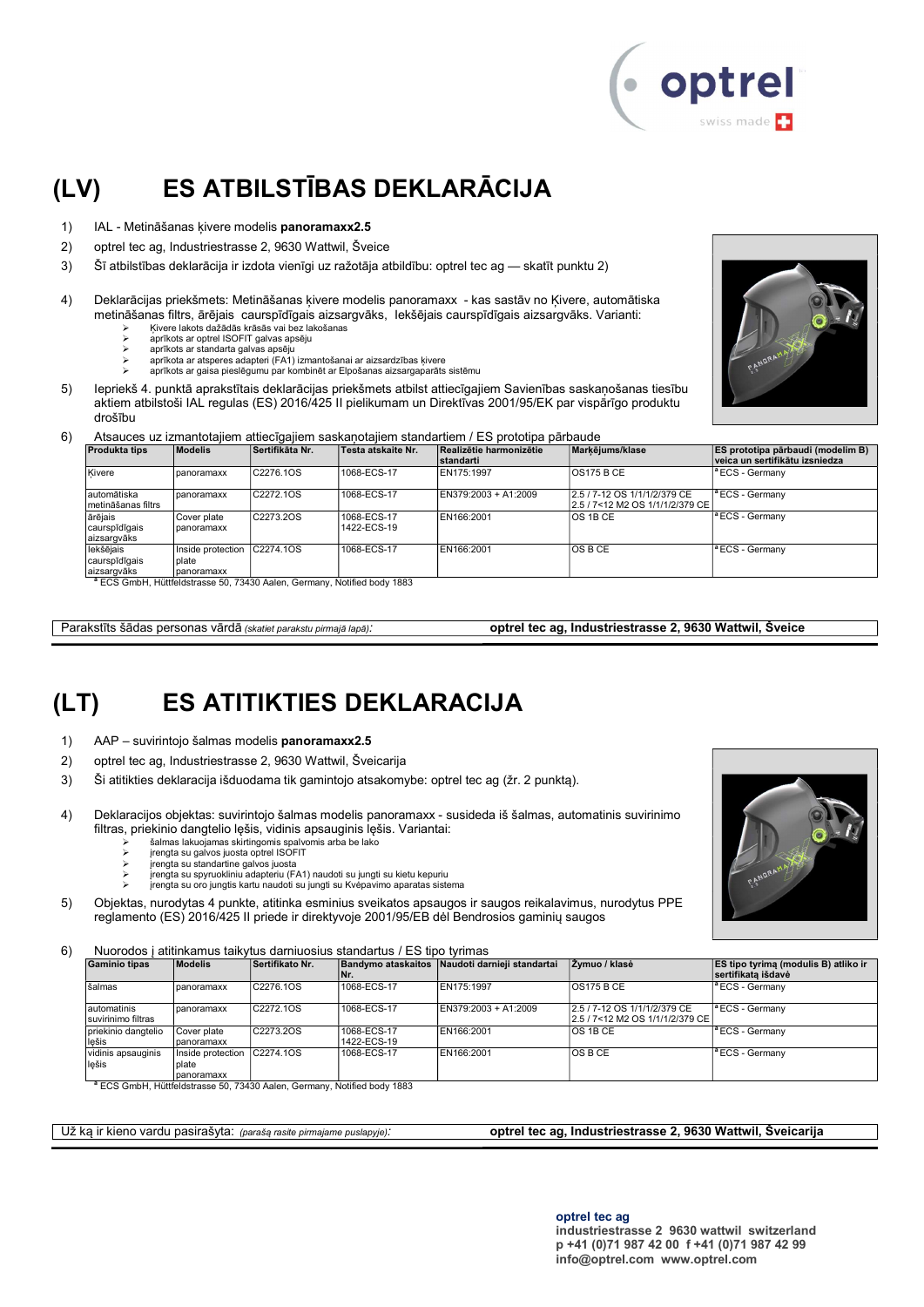

# (MT) DIKJARAZZJONI TAL-KONFORMITÀ TAL-UE

- 1) Tagħmir ta' protezzjoni personali Elmu għall-iwweldjar tal-mudell panoramaxx2.5
- 2) optrel tec ag, Industriestrasse 2, 9630 Wattwil, l-Iżvizzera
- 3) Din id-dikjarazzjoni ta' konformità tinħareġ taħt ir-responsabbiltà unika tal-manifattur: optrel tec ag ara taħt ilpunt 2)
- 4) Is-suġġett tad-dikjarazzjoni: Elmu għall-iwweldjar tal-mudell panoramaxx. li jikkonsisti Elmu, filtru tal-welding awtomatiku, lenti protettiva quddiem, lenti protettiva interna. Bħala varjanti:
	- Elmu kuluri bil-lakka differenti, jew bla verniċ
	- attrezzat bl-istrixxa għar-ras optrel ISOFIT attrezzat bl-istrixxa għar-ras standard
	-
	- attrezzat bl-adapter tar-Rebbiegħa (FA1) għall-użu ma 'kappell iebes attrezzat bl-konnessjoni arja għal taħlita ma' sistema ta' protezzjoni respiratorja
- 5) L-għan tad-dikjarazzjoni deskritt fil-punt 4 huwa f'konformità mar-rekwiżiti fundamentali ta' saħħa u sikurezza skont l-Anness II tar-Regolament (UE) 2016/425 dwar tagħmir ta' protezzjoni personali u d-Direttiva 2001/95/KE dwar is-sigurtà ġenerali tal-prodotti
- 

#### 6) Ir-referenzi għall-istandards armonizzati rilevanti użati / Eżami tat-tip tal-UE

| Tip ta' prodott                   | Mudell                                   | Nru taċ-ċertifikat | <b>Rapport tat-test Nru</b> | Standards armonizzati użati Markatura / Klassi |                                                                    | Ezami tat-tip tal-UE (modulu B),<br>imwettag u ccertifikat minn |
|-----------------------------------|------------------------------------------|--------------------|-----------------------------|------------------------------------------------|--------------------------------------------------------------------|-----------------------------------------------------------------|
| Elmu                              | panoramaxx                               | C2276.1OS          | 1068-ECS-17                 | EN175:1997                                     | <b>OS175 B CE</b>                                                  | <sup>a</sup> ECS - Germanv                                      |
| filtru tal-welding<br>lawtomatiku | panoramaxx                               | C2272.1OS          | 1068-ECS-17                 | EN379:2003 + A1:2009                           | 2.5 / 7-12 OS 1/1/1/2/379 CE<br>l2.5 / 7<12 M2 OS 1/1/1/2/379 CE l | <sup>a</sup> ECS - Germanv                                      |
| lenti protettiva<br>quddiem       | Cover plate<br>panoramaxx                | C2273.2OS          | 1068-ECS-17<br>1422-ECS-19  | EN166:2001                                     | IOS 1B CE                                                          | <sup>a</sup> ECS - Germanv                                      |
| lenti protettiva<br>linterna      | Inside protection<br>plate<br>panoramaxx | C2274.10S          | 1068-ECS-17                 | EN166:2001                                     | IOS B CE                                                           | <sup>a</sup> ECS - Germanv                                      |
| _____________________             | -- --                                    | $\sim$             |                             |                                                |                                                                    |                                                                 |

<sup>a</sup> ECS GmbH, Hüttfeldstrasse 50, 73430 Aalen, Germany, Notified body 1883

Iffirmat għal u f'isem (għall-firma ara l-ewwel paġna): **optrel tec ag, Industriestrasse 2, 9630 Wattwil, I-Iżvizzera** 

### (NL) EU-CONFORMITEITSVERKLARING

- 1) PBM lashelm model panoramaxx2.5
- 2) optrel tec ag, Industriestrasse 2, 9630 Wattwil, Zwitserland
- 3) Deze conformiteitsverklaring wordt op eigen verantwoording van de fabrikant verstrekt: optrel tec ag zie punt 2)
- 4) Voorwerp van de verklaring: lashelm model panoramaxx bestaande uit een gezichtsbescherming, automatisch lasfilter, veiligheid vizier, binnenste beschermruit. Als variant:
	- helm gelakt in verschillende kleuren of ongeverfd uitgerust met optrel ISOFIT hoofdband
	-
	- uitgerust met standaard hoofdband
	- uitgerust met veeradapter (FA1) voor gebruik met een Harde hoed
	- uitgerust met luchtaansluiting voor combinatie met een Adembeschermingsapparaat-systeem

5) Het onder 4) genoemde object voldoet aan de de veiligheids- en gezondheidseisen volgens bijlage II van de PBM verordening (EU) 2016/425 en de richtlijn 2001/95/EG inzake algemene productveiligheid

6) Vermelding van de relevante toegepaste geharmoniseerde normen / EU-typeonderzoek

|                                   |                              | ີ                                                                                   |                |                                              |                                    |                                    |
|-----------------------------------|------------------------------|-------------------------------------------------------------------------------------|----------------|----------------------------------------------|------------------------------------|------------------------------------|
| Producttype                       | Model                        | Certificaatnr.                                                                      | Testrapportnr. | Gebruikte geharmoniseerde Markering / klasse |                                    | <b>EU-typeonderzoek (module B)</b> |
|                                   |                              |                                                                                     |                | Inormen                                      |                                    | uitgevoerd en gecertificeerd door  |
| gezichtsbescherming   panoramaxx  |                              | C2276.1OS                                                                           | 1068-ECS-17    | EN175:1997                                   | IOS175 B CE                        | <sup>a</sup> ECS - Germany         |
|                                   |                              |                                                                                     |                |                                              |                                    |                                    |
| automatisch lasfilter Ipanoramaxx |                              | C2272.1OS                                                                           | 1068-ECS-17    | EN379:2003 + A1:2009                         | 2.5 / 7-12 OS 1/1/1/2/379 CE       | <sup>a</sup> ECS - Germany         |
|                                   |                              |                                                                                     |                |                                              | l2.5 / 7<12 M2 OS 1/1/1/2/379 CE l |                                    |
| veiligheid vizier                 | Cover plate                  | C2273.2OS                                                                           | 1068-ECS-17    | EN166:2001                                   | IOS 1B CE                          | <sup>a</sup> ECS - Germany         |
|                                   | panoramaxx                   |                                                                                     | 1422-ECS-19    |                                              |                                    |                                    |
| binnenste                         | Inside protection IC2274.1OS |                                                                                     | 1068-ECS-17    | EN166:2001                                   | IOS B CE                           | <sup>a</sup> ECS - Germany         |
| beschermruit                      | plate                        |                                                                                     |                |                                              |                                    |                                    |
|                                   | panoramaxx                   |                                                                                     |                |                                              |                                    |                                    |
|                                   |                              | <sup>a</sup> ECS GmbH, Hüttfeldstrasse 50, 73430 Aalen, Germany, Notified body 1883 |                |                                              |                                    |                                    |

Ondertekend voor en namens (handtekening zie pagina 1): **optrel tec ag, Industriestrasse 2, 9630 Wattwil, Zwitserland**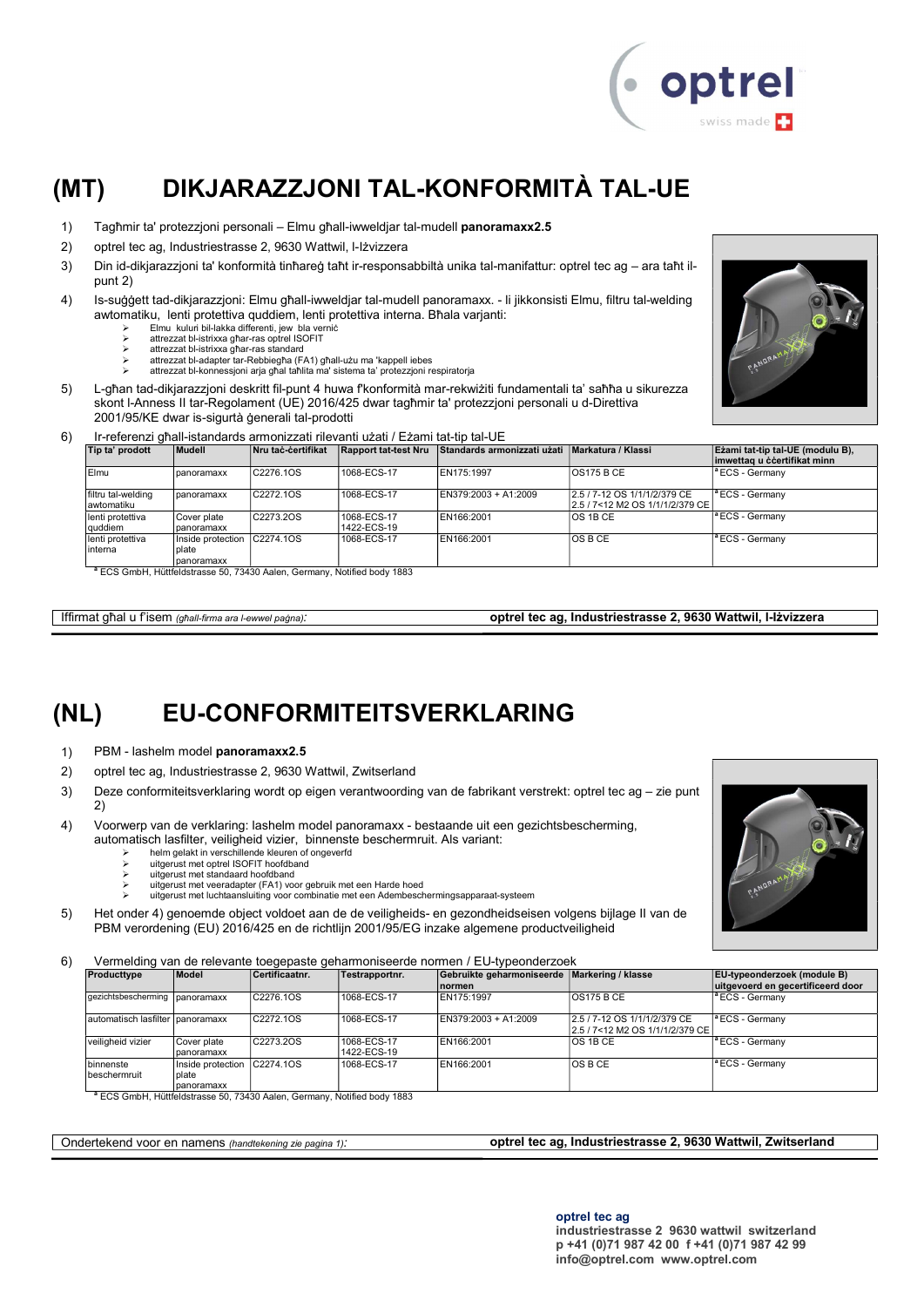

# (PL) DEKLARACJA ZGODNOŚCI UE

- 1) ŚOI przyłbica spawalnicza model panoramaxx2.5
- 2) optrel tec ag, Industriestrasse 2, 9630 Wattwil, Szwajcaria
- 3) Niniejszą deklarację zgodności wydaje się na wyłączną odpowiedzialność producenta: optrel tec ag patrz punkt 2)
- 4) Przedmiot deklaracji: przyłbica spawalnicza model panoramaxx składający się z osłony twarzy, automatyczny filtr spawalniczy, szybka ochronna, szybka wewnętrzna. Jako warianty: Jako warianty:
	- Kasku lakierowana w różnych kolorach lub bez lakierowania
	- wyposażony w opaskę na głowę optrel ISOFIT wyposażony w standardową opaskę na głowę
	-
	- wyposażony w adapter sprężyny (FA1) do stosowania z twardym kapeluszem wyposażony w Złącze powietrza do połączenia z urządzenie do ochrony układu oddechowego
- 5) Przedmiot wymieniony w punkcie 4) jest zgodny z zasadniczymi wymaganiami dotyczącymi zdrowia i bezpieczeństwa określonymi w załączniku II do rozporządzenia w sprawie środków ochrony indywidualnej (UE) 2016/425 oraz w dyrektywie 2001/95/WE w sprawie ogólnego bezpieczeństwa produktów.
- 6) Odniesienia do właściwych norm zharmonizowanych / Badanie typu UE

| typ produktu                                   | <b>Imodel</b>                              | nr certyfikatu | raport z badania nr        | zastosowane normy<br><b>zharmonizowane</b> | oznaczenie / klasa                                              | badanie typu UE (moduł B)<br>wykonane i certyfikat wystawiony<br><b>przez</b> |
|------------------------------------------------|--------------------------------------------|----------------|----------------------------|--------------------------------------------|-----------------------------------------------------------------|-------------------------------------------------------------------------------|
| Urządzenie do<br>ochrony układu<br>oddechowego | Ipanoramaxx                                | C2276.1OS      | 1068-ECS-17                | EN175:1997                                 | <b>OS175 B CE</b>                                               | <sup>a</sup> ECS - Germany                                                    |
| automatyczny filtr<br>spawalniczy              | panoramaxx                                 | C2272.1OS      | 1068-ECS-17                | EN379:2003 + A1:2009                       | 2.5 / 7-12 OS 1/1/1/2/379 CE<br>2.5 / 7<12 M2 OS 1/1/1/2/379 CE | $ $ <sup>a</sup> ECS - Germany                                                |
| szybka ochronna                                | Cover plate<br>panoramaxx                  | C2273.2OS      | 1068-ECS-17<br>1422-ECS-19 | EN166:2001                                 | <b>OS 1B CE</b>                                                 | <sup>1ª</sup> ECS - Germany                                                   |
| szybka wewnętrzna                              | Inside protection<br>Iplate<br>Ipanoramaxx | C2274.10S      | 1068-ECS-17                | EN166:2001                                 | <b>OSBCE</b>                                                    | <sup>a</sup> ECS - Germany                                                    |

<sup>a</sup> ECS GmbH, Hüttfeldstrasse 50, 73430 Aalen, Germany, Notified body 1883

Podpisano w imieniu (podpis patrz pierwsza strona): optrel tec ag, Industriestrasse 2, 9630 Wattwil, Szwajcaria

# (PT) DECLARAÇÃO DE CONFORMIDADE UE

- 1) EPI capacete de soldador, modelo panoramaxx2.5
- 2) optrel tec ag, Industriestrasse 2, 9630 Wattwil, Suíça
- 3) A presente declaração de conformidade é emitida sob a exclusiva responsabilidade do fabricante: optrel tec ag – ver ponto 2)
- 4) Objeto da declaração: capacete de soldador, modelo panoramaxx consistindo de um capacete, filtro de soldagem automática, viseira, placa interior de protecção. Enquanto versão opcional:
	- capacete envernizada em cores diferentes ou não envernizada
	- equipado com fita para a cabeça optrel ISOFIT
	- equipado com fita para a cabeça padrão
	- equipado com adaptador de mola (FA1) para uso com chapéu duro equipado com conexão de ar para combinação com um sistema de proteção respiratória
- 5) O objeto da declaração mencionado no ponto 4 está em conformidade com o anexo II do Regulamento relativo aos EPI (UE) 2016/425 e a diretiva 2001/95/CE relativa à segurança geral dos produtos.

6) Referências às normas harmonizadas aplicáveis utilizadas / exame UE de tipo aplicados

| Modelo                                   | N.º de certificado     | IN.º de relatório de<br>lteste | Normas harmonizadas<br>aplicadas | Marcacão / Classe            | Exame UE de tipo (módulo B)<br>realizado e certificado emitido por |
|------------------------------------------|------------------------|--------------------------------|----------------------------------|------------------------------|--------------------------------------------------------------------|
| panoramaxx                               | C2276.1OS              | 1068-ECS-17                    | EN175:1997                       | <b>OS175 B CE</b>            | <sup>a</sup> ECS - Germany                                         |
| panoramaxx                               | C <sub>2272</sub> .10S | 1068-ECS-17                    | EN379:2003 + A1:2009             | 2.5 / 7-12 OS 1/1/1/2/379 CE | <sup>a</sup> ECS - Germanv                                         |
| Cover plate<br>panoramaxx                | C2273.2OS              | 1068-ECS-17<br>1422-ECS-19     | EN166:2001                       | OS 1B CE                     | <sup>a</sup> ECS - Germany                                         |
| Inside protection<br>plate<br>panoramaxx |                        | 1068-ECS-17                    | EN166:2001                       | OS B CE                      | <sup>a</sup> ECS - Germany                                         |
|                                          |                        | C2274.10S                      |                                  |                              | 2.5 / 7<12 M2 OS 1/1/1/2/379 CE                                    |

optrel tec ag

industriestrasse 2 9630 wattwil switzerland p +41 (0)71 987 42 00 f +41 (0)71 987 42 99 info@optrel.com www.optrel.com



Assinado por e em nome de (assinatura, ver primeira página): optrel tec ag, Industriestrasse 2, 9630 Wattwil, Suíça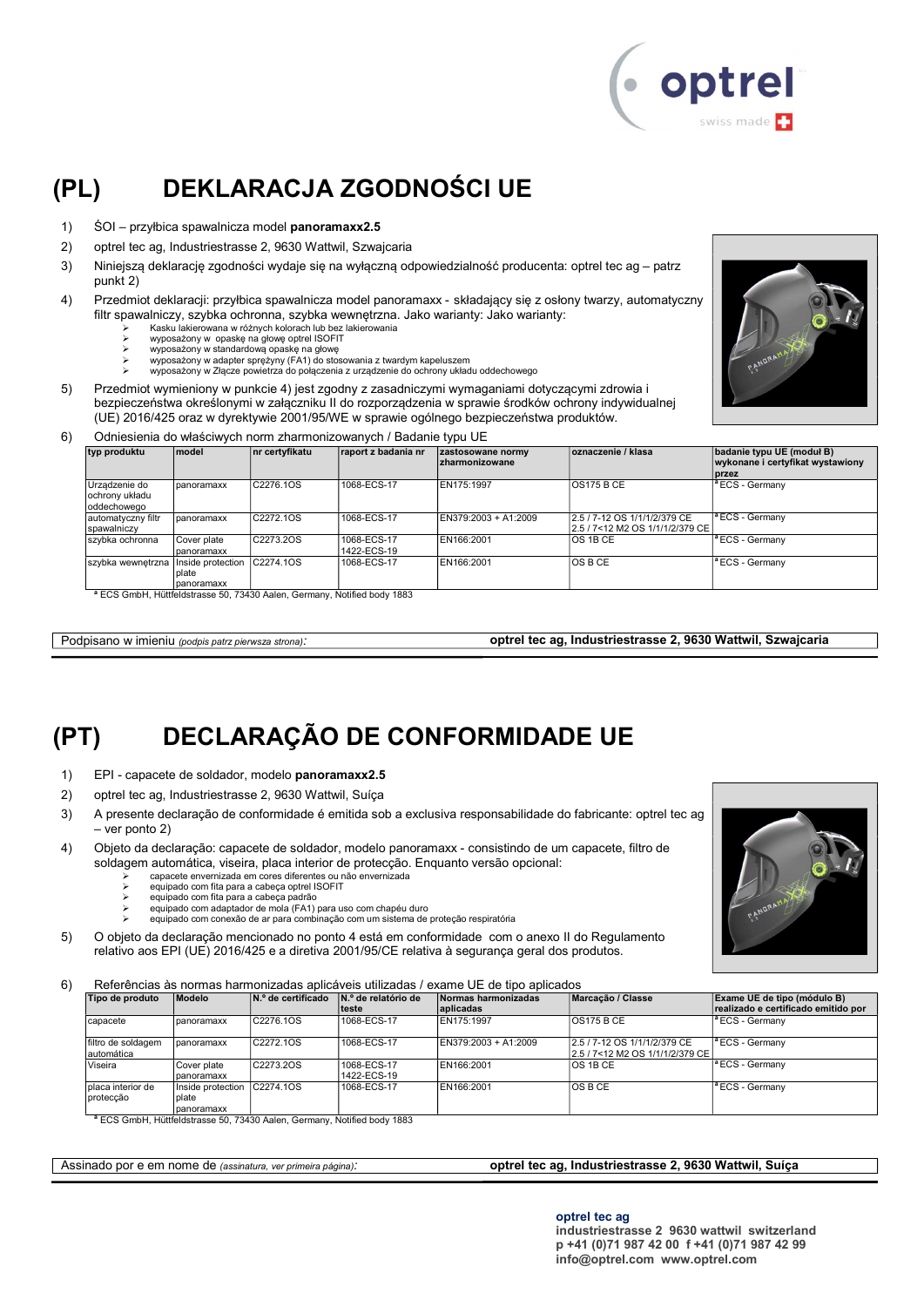

# (RO) DECLARAȚIE DE CONFORMITATE UE

- 1) EIP Casca pentru sudură model panoramaxx2.5
- 2) optrel tec ag, Industriestrasse 2, 9630 Wattwil, Elveția
- 3) Prezenta declarație de conformitate este eliberată pe răspunderea exclusivă a producătorului: optrel tec ag (vezi articolul 2).
- 4) Obiectul declarației: Casca pentru sudură model panoramaxx constă dintr-un e cască, filtru automat de sudare, lentilă de acoperire față, lentilă de protecție interioară. Opțiuni:
	- Cască vopsite în diferite culori sau nelustruit
	- echipate cu bandă de fixare pe cap optrel ISOFIT echipate cu bandă de fixare pe cap standard
	- echipat cu adaptor cu arc (FA1) pentru utilizarea cu o cască de protecţie
	- echipat cu conexiune de aer pentru combinarea cu un sistem de protecție respiratorie
- 5) Obiectul declarației descris la punctul 4 este în conformitate cu cerințele de bază privind sănătatea și securitatea în muncă din Anexa II a Reglementării UE EIP (Echipament individual de protecție) nr. 425/ 2016 și din Directiva CE nr. 95/2001 privind siguranța generală a produselor



6) Trimiteri la standardele armonizate relevante folosite / Examinări UE de tip

| Tip produs                          | Model                                      | Nr. certificate | Nr. raport testare         | Standard armonizate<br>folosite | Denumire/Clasă                                                    | Examinare UE de tip (modul B) si<br>certificat emis de |
|-------------------------------------|--------------------------------------------|-----------------|----------------------------|---------------------------------|-------------------------------------------------------------------|--------------------------------------------------------|
| cască                               | panoramaxx                                 | C2276.1OS       | 1068-ECS-17                | EN175:1997                      | <b>OS175 B CE</b>                                                 | <sup>a</sup> ECS - Germanv                             |
| Ifiltru automat de<br>sudare        | panoramaxx                                 | C2272.1OS       | 1068-ECS-17                | EN379:2003 + A1:2009            | 2.5 / 7-12 OS 1/1/1/2/379 CE<br>2.5 / 7<12 M2 OS 1/1/1/2/379 CE I | lª ECS - Germanv                                       |
| lentilă de acoperire<br>fată        | Cover plate<br>Ipanoramaxx                 | C2273.2OS       | 1068-ECS-17<br>1422-ECS-19 | EN166:2001                      | IOS 1B CE                                                         | <sup>a</sup> ECS - Germanv                             |
| lentilă de protecție<br>Iinterioară | Inside protection<br>plate<br>I panoramaxx | C2274.1OS       | 1068-ECS-17                | EN166:2001                      | IOS B CE                                                          | <sup>a</sup> ECS - Germany                             |

<sup>a</sup> ECS GmbH, Hüttfeldstrasse 50, 73430 Aalen, Germany, Notified body 1883

Semnat pentru și în numele (pentru semnătură vezi prima pagină): optrel tec ag, Industriestrasse 2, 9630 Wattwil, Elveția

# (SV) EU-FÖRSÄKRAN OM ÖVERENSSTÄMMELSE

- 1) Personlig skyddsutrustning svetshjälm modell panoramaxx2.5
- 2) optrel tec ag, Industriestrasse 2, 9630 Wattwil, Schweiz
- 3) Att försäkran om överensstämmelse utfärdats på tillverkarens eget ansvar: optrel tec ag se punkt 2)
- 4) Föremål för försäkran: svetshjälm modell panoramaxx hjälm, automatiskt mörkningsfilter, försättsglas, inre skyddsglas. Som varianter:
	- Hjälm lackerat i olika färger eller utan färger utrustad med optrel ISOFIT huvudbonader
	- utrustad med standard huvudbonader
	- utrustad med fjäderadapter (FA1) för användning med en hård hatt
	- utrustad med luftanslutning för kombination med ett Andningsskydds-system
- 5) Att föremålet för den försäkran som beskrivs i punkt 4 överensstämmer med de grundläggande kraven på säkerhet och hälsa enligt bilaga II i förordningen för personlig skyddsutrustning (EU) 2016/425 och direktivet 2001/95/EG för allmän produktsäkerhet.
- 6) Hänvisningar till de relevanta harmoniserade standarder som tillämpats / EU-typprovning

| Produkttvp                     | Modell                                    |           | Certifikatsnummer Testrapportnummer | .<br>Tillämpade harmoniserade | Märkning / klass                                                | <b>EU</b> -typprovning (modul B)     |
|--------------------------------|-------------------------------------------|-----------|-------------------------------------|-------------------------------|-----------------------------------------------------------------|--------------------------------------|
|                                |                                           |           |                                     | <b>standarder</b>             |                                                                 | genomfört och certifikat utfärdat av |
| hjälm                          | panoramaxx                                | C2276.1OS | 1068-ECS-17                         | EN175:1997                    | <b>OS175 B CE</b>                                               | <sup>a</sup> ECS - Germany           |
| automatiskt<br>mörkningsfilter | panoramaxx                                | C2272.10S | 1068-ECS-17                         | EN379:2003 + A1:2009          | 2.5 / 7-12 OS 1/1/1/2/379 CE<br>2.5 / 7<12 M2 OS 1/1/1/2/379 CE | <sup>1ª</sup> ECS - Germany          |
| Försättsglas                   | Cover plate<br>panoramaxx                 | C2273.2OS | 1068-ECS-17<br>1422-ECS-19          | EN166:2001                    | <b>OS 1B CE</b>                                                 | <sup>a</sup> ECS - Germany           |
| inre skyddsglas                | Inside protection<br>Iplate<br>panoramaxx | C2274.10S | 1068-ECS-17                         | EN166:2001                    | IOS B CE                                                        | <sup>a</sup> ECS - Germany           |

panoramaxx <sup>a</sup> ECS GmbH, Hüttfeldstrasse 50, 73430 Aalen, Germany, Notified body 1883

#### Undertecknat för (för signatur se första sidan): **optrel tec ag, Industriestrasse 2, 9630 Wattwil, Schweiz**

optrel tec ag

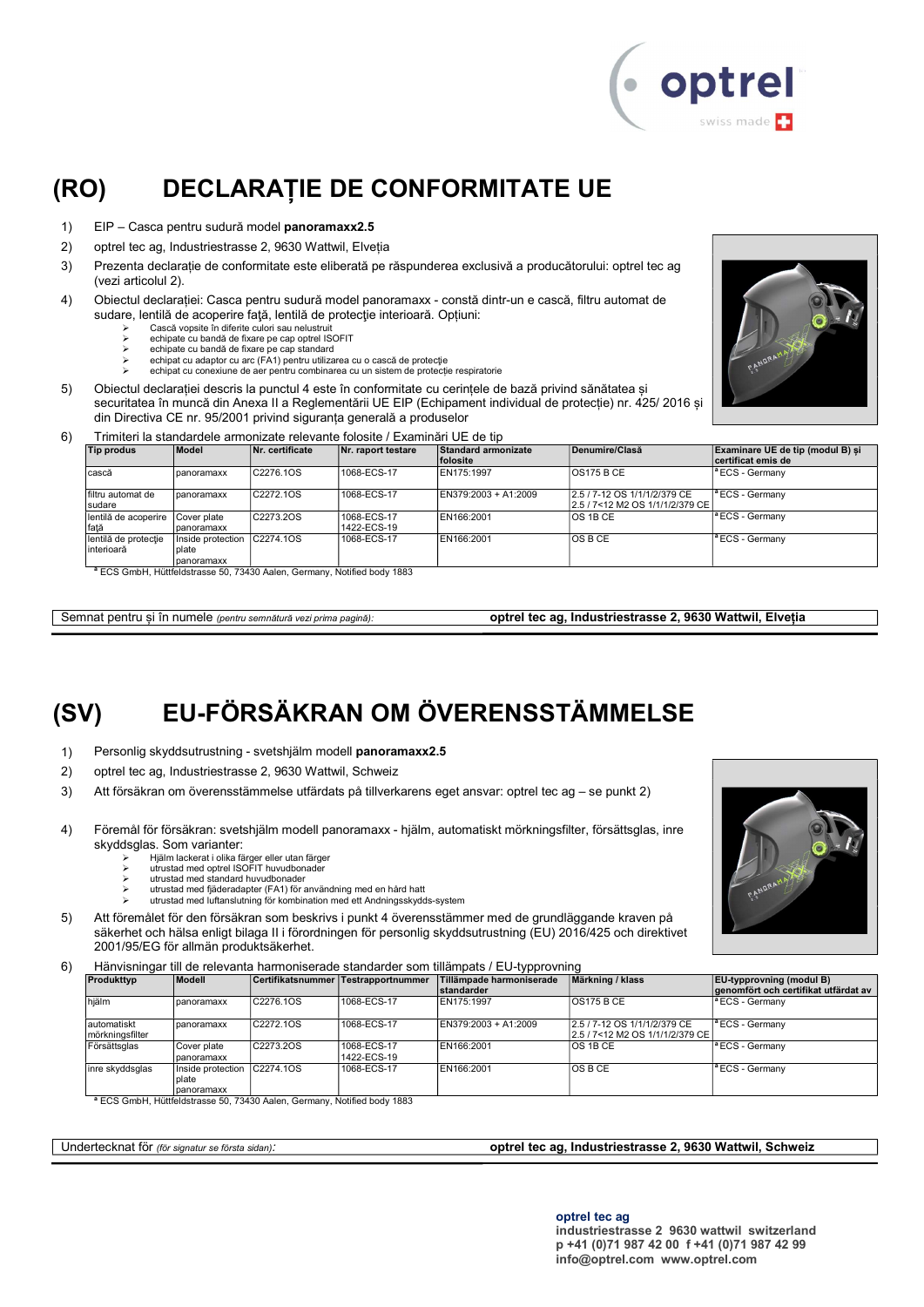

# (SK) EÚ VYHLÁSENIE O ZHODE

- 1) OOP Zváračská prilba model panoramaxx2.5
- 2) optrel tec ag, Industriestrasse 2, 9630 Wattwil, Švajčiarsko
- 3) Toto vyhlásenie o zhode sa vydáva na výhradnú zodpovednosť výrobcu:
- optrel tec ag pozri bod 2)
- 4) Predmet vyhlásenia: Zváračská prilba model panoramaxx pozostávajúca zo štítu tváre, automatický zvárací filter, kryciej dosky, vnútorného krycieho objektívu. Ako varianty:
	- štít tváre lakovaná v rôznych farbách alebo nenatreného
	- vybavené s hlava páska optrel ISOFIT vybavené štandardnou pokrývkou hlavy
	- vybavené pružinovým adaptérom (FA1) na použitie s tvrdým klobúkom
	- vybavené vzdušným pripojením pre kombináciu so systémom ochranný dýchací prístroj
- 5) Predmet uvedený v bode 4) je v zhode so základnými požiadavkami na bezpečnosť a ochranu zdravia podľa prílohy II nariadenia OOP (EÚ) 2016/425 o osobných ochranných prostriedkoch a smernici 2001/95/ES o všeobecnej bezpečnosti výrobkov



#### 6) Odkazy na príslušné použité harmonizované normy / typová skúška EÚ

| Výrobok-Typ                              | <b>Model</b>                             | ∣C. osvedčenia          | Č. skúšobnej správy        | Použité harmonizované<br>Inormy | <b>Označenie / trieda</b>                                       | EÚ typová skúška (modul B) a<br>osvedčenie vydané |
|------------------------------------------|------------------------------------------|-------------------------|----------------------------|---------------------------------|-----------------------------------------------------------------|---------------------------------------------------|
| Ochranný dýchací<br>prístroi             | panoramaxx                               | C2276.1OS               | 1068-ECS-17                | EN175:1997                      | <b>OS175 B CE</b>                                               | <sup>a</sup> ECS - Germany                        |
| automatický zvárací panoramaxx<br>filter |                                          | C2272.1OS               | 1068-ECS-17                | EN379:2003 + A1:2009            | 2.5 / 7-12 OS 1/1/1/2/379 CE<br>2.5 / 7<12 M2 OS 1/1/1/2/379 CE | <sup>a</sup> ECS - Germany                        |
| kryciej dosky                            | Cover plate<br>panoramaxx                | C2273.2OS               | 1068-ECS-17<br>1422-ECS-19 | EN166:2001                      | <b>OS 1B CE</b>                                                 | <sup>a</sup> ECS - Germany                        |
| vnútorného<br>krycieho objektívu         | Inside protection<br>plate<br>panoramaxx | C2274.10S               | 1068-ECS-17                | EN166:2001                      | <b>OSBCE</b>                                                    | <sup>a</sup> ECS - Germany                        |
|                                          |                                          | $3 - 0.00$ $111$ $1111$ |                            |                                 |                                                                 |                                                   |

<sup>a</sup> ECS GmbH, Hüttfeldstrasse 50, 73430 Aalen, Germany, Notified body 1883

Podpísané za a v mene (podpis pozri na prvej strane): **optrel tec ag, Industriestrasse 2, 9630 Wattwil, Švajčiarsko** 

# (SL) IZJAVA EU O SKLADNOSTI

- 1) Osebna varovalna oprema Čelada za varjenje model panoramaxx2.5
- 2) optrel tec ag, Industriestrasse 2, 9630 Wattwil, Švica
- 3) Za izdajo te izjave o skladnosti je odgovoren izključno proizvajalec: optrel tec ag glej točko 2)
- 4) Predmet izjave: Čelada za varjenje model panoramaxx sestavljen iz obraznega ščita, avtomatskega varilnega filtra, čelna leča, notranja zaščitna leča. Kot variante:
	- obrazni ščit, lakiran v različnih barvah ali nebarvana
	- $\geq$  opremljen s naglavnim trakom optrel ISOFIT<br> $\geq$  opremljen s standardnim naglavnim trakom
	- opremljen s standardnim naglavnim trakom opremljen z vzmetnim adapterjem (FA1) za uporabo s trdim klobukom
	- opremljena z zračnim priključkom za kombinacijo z dihalnim zaščitnim sistemom
- 5) Pod točko 4) imenovan predmet je skladen z osnovnimi zahtevami za varnost in zdravje po prilogi II Odredbe PSA (EU) 2016/425 in smernice 2001/95/ES za splošno varnost izdelkov

6) Sklicevanja na uporabljene relevantne harmonizirane standarde / EU tipski preskus

| Tip izdelka                      | Model                                              | Stevilka certifikata Sttevilka poročila o | Itestiraniu                | Uporabljeni usklajeni<br><b>standardi</b> | Oznaka / razred                                                    | EU tipski preskus (modul B) izvedel<br>in izstavil certifikat |
|----------------------------------|----------------------------------------------------|-------------------------------------------|----------------------------|-------------------------------------------|--------------------------------------------------------------------|---------------------------------------------------------------|
| obraznega ščita                  | panoramaxx                                         | C2276.10S                                 | 1068-ECS-17                | EN175:1997                                | <b>OS175 B CE</b>                                                  | $\vert$ <sup>a</sup> ECS - Germany                            |
| avtomatskega<br>varilnega filtra | panoramaxx                                         | C2272.1OS                                 | 1068-ECS-17                | EN379:2003 + A1:2009                      | 2.5 / 7-12 OS 1/1/1/2/379 CE<br>l2.5 / 7<12 M2 OS 1/1/1/2/379 CE l | <sup>1ª</sup> ECS - Germany                                   |
| čelna leča                       | Cover plate<br>panoramaxx                          | C2273.2OS                                 | 1068-ECS-17<br>1422-ECS-19 | EN166:2001                                | IOS 1B CE                                                          | <sup>a</sup> ECS - Germany                                    |
| notranja zaščitna<br>lleča       | Inside protection C2274.10S<br>plate<br>panoramaxx |                                           | 1068-ECS-17                | EN166:2001                                | <b>OSBCE</b>                                                       | <sup>a</sup> ECS - Germany                                    |

ECS GmbH, Hüttfeldstrasse 50, 73430 Aalen, Germany, Notified body 1883

#### Podpisano za in v imenu (podpis glej na prvi strani): optrel tec ag, Industriestrasse 2, 9630 Wattwil, Švica

optrel tec ag